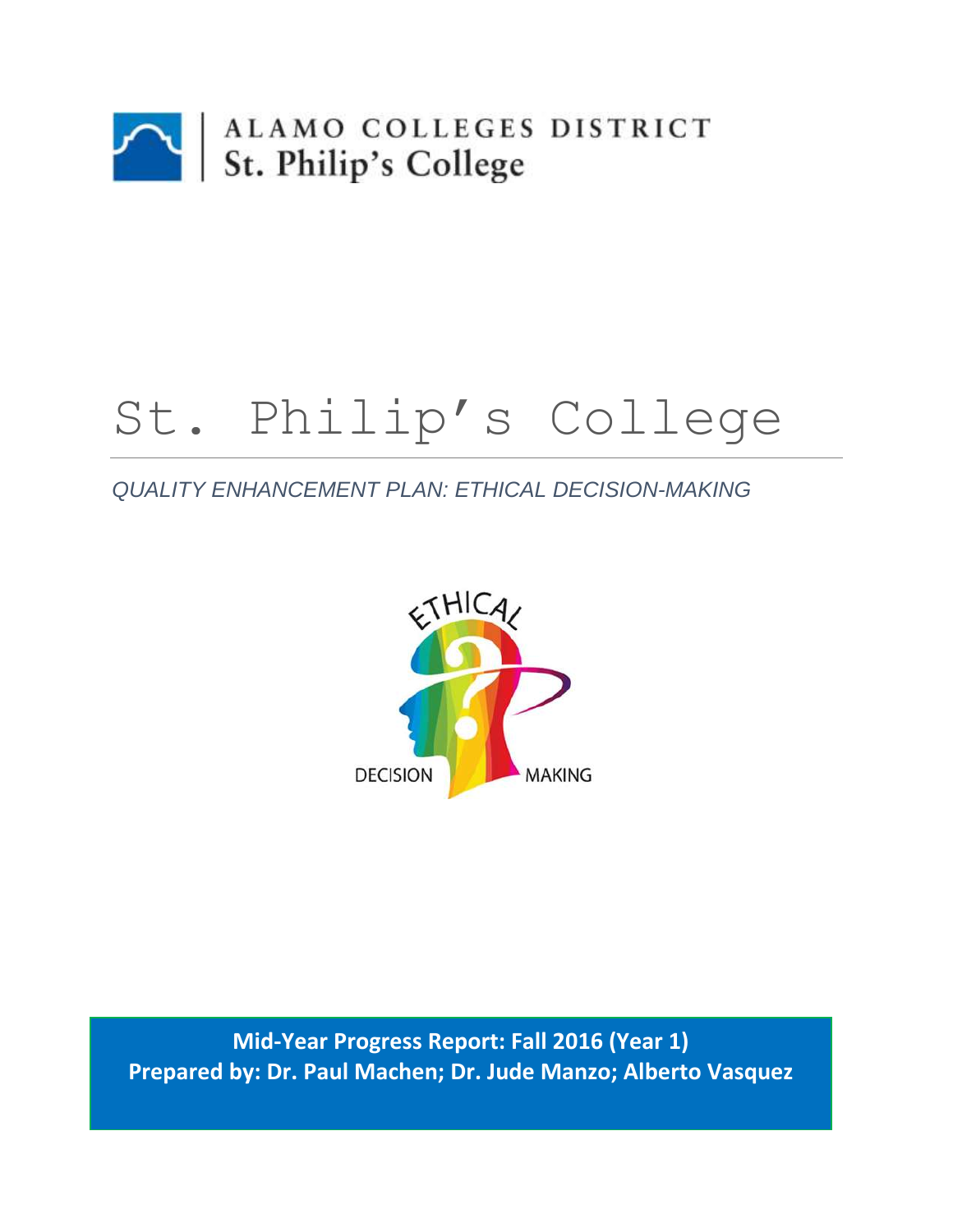

#### *Quality Enhancement Plan* Mid-Year Report Fall 2016



#### **TABLE OF CONTENTS**

| <b>Summary</b><br>2<br><b>Implementation Timeline Overview</b><br>$\overline{2}$<br><b>Initial Goal and Intended Outcomes</b><br>4<br>Key Strategy One: Faculty and Staff Professional Development<br>6<br>6<br>Implementation<br>Process Outcome 1<br>8<br><b>Results</b><br>8<br><b>Additional Measures and Actions</b><br>8<br><b>Action Plan</b><br>9<br>Key Strategy Two: Faculty-Student Best Practice Sharing<br>10<br>Implementation<br>11<br>Process Outcome 2<br>12<br>Results<br>12<br><b>Additional Measures and Actions</b><br><b>Action Plan</b><br>Key Strategy Three: Student Engagement in Ethical Decision-Making<br>13<br>Implementation<br>Process Outcome 3<br>15<br><b>Results</b><br>15<br><b>Additional Measures and Outcomes</b><br>15<br><b>Action Plan</b><br>16<br>Key Strategy Four: Develop SPC Community-Wide Ethical Decision-Making Awareness<br>17<br>Implementation<br>17<br>Process Outcome 4<br>17<br><b>Results</b><br>17<br><b>Additional Measures and Outcomes</b><br>18<br><b>Action Plan</b><br>19<br><b>QEP Budget Summary</b><br>20<br><b>References</b><br>21 | Page            |
|------------------------------------------------------------------------------------------------------------------------------------------------------------------------------------------------------------------------------------------------------------------------------------------------------------------------------------------------------------------------------------------------------------------------------------------------------------------------------------------------------------------------------------------------------------------------------------------------------------------------------------------------------------------------------------------------------------------------------------------------------------------------------------------------------------------------------------------------------------------------------------------------------------------------------------------------------------------------------------------------------------------------------------------------------------------------------------------------------------|-----------------|
|                                                                                                                                                                                                                                                                                                                                                                                                                                                                                                                                                                                                                                                                                                                                                                                                                                                                                                                                                                                                                                                                                                            |                 |
|                                                                                                                                                                                                                                                                                                                                                                                                                                                                                                                                                                                                                                                                                                                                                                                                                                                                                                                                                                                                                                                                                                            |                 |
|                                                                                                                                                                                                                                                                                                                                                                                                                                                                                                                                                                                                                                                                                                                                                                                                                                                                                                                                                                                                                                                                                                            |                 |
|                                                                                                                                                                                                                                                                                                                                                                                                                                                                                                                                                                                                                                                                                                                                                                                                                                                                                                                                                                                                                                                                                                            |                 |
|                                                                                                                                                                                                                                                                                                                                                                                                                                                                                                                                                                                                                                                                                                                                                                                                                                                                                                                                                                                                                                                                                                            |                 |
|                                                                                                                                                                                                                                                                                                                                                                                                                                                                                                                                                                                                                                                                                                                                                                                                                                                                                                                                                                                                                                                                                                            |                 |
|                                                                                                                                                                                                                                                                                                                                                                                                                                                                                                                                                                                                                                                                                                                                                                                                                                                                                                                                                                                                                                                                                                            |                 |
|                                                                                                                                                                                                                                                                                                                                                                                                                                                                                                                                                                                                                                                                                                                                                                                                                                                                                                                                                                                                                                                                                                            |                 |
|                                                                                                                                                                                                                                                                                                                                                                                                                                                                                                                                                                                                                                                                                                                                                                                                                                                                                                                                                                                                                                                                                                            |                 |
|                                                                                                                                                                                                                                                                                                                                                                                                                                                                                                                                                                                                                                                                                                                                                                                                                                                                                                                                                                                                                                                                                                            |                 |
|                                                                                                                                                                                                                                                                                                                                                                                                                                                                                                                                                                                                                                                                                                                                                                                                                                                                                                                                                                                                                                                                                                            |                 |
|                                                                                                                                                                                                                                                                                                                                                                                                                                                                                                                                                                                                                                                                                                                                                                                                                                                                                                                                                                                                                                                                                                            |                 |
|                                                                                                                                                                                                                                                                                                                                                                                                                                                                                                                                                                                                                                                                                                                                                                                                                                                                                                                                                                                                                                                                                                            |                 |
|                                                                                                                                                                                                                                                                                                                                                                                                                                                                                                                                                                                                                                                                                                                                                                                                                                                                                                                                                                                                                                                                                                            | $\overline{12}$ |
|                                                                                                                                                                                                                                                                                                                                                                                                                                                                                                                                                                                                                                                                                                                                                                                                                                                                                                                                                                                                                                                                                                            | 12              |
|                                                                                                                                                                                                                                                                                                                                                                                                                                                                                                                                                                                                                                                                                                                                                                                                                                                                                                                                                                                                                                                                                                            |                 |
|                                                                                                                                                                                                                                                                                                                                                                                                                                                                                                                                                                                                                                                                                                                                                                                                                                                                                                                                                                                                                                                                                                            | 13              |
|                                                                                                                                                                                                                                                                                                                                                                                                                                                                                                                                                                                                                                                                                                                                                                                                                                                                                                                                                                                                                                                                                                            |                 |
|                                                                                                                                                                                                                                                                                                                                                                                                                                                                                                                                                                                                                                                                                                                                                                                                                                                                                                                                                                                                                                                                                                            |                 |
|                                                                                                                                                                                                                                                                                                                                                                                                                                                                                                                                                                                                                                                                                                                                                                                                                                                                                                                                                                                                                                                                                                            |                 |
|                                                                                                                                                                                                                                                                                                                                                                                                                                                                                                                                                                                                                                                                                                                                                                                                                                                                                                                                                                                                                                                                                                            |                 |
|                                                                                                                                                                                                                                                                                                                                                                                                                                                                                                                                                                                                                                                                                                                                                                                                                                                                                                                                                                                                                                                                                                            |                 |
|                                                                                                                                                                                                                                                                                                                                                                                                                                                                                                                                                                                                                                                                                                                                                                                                                                                                                                                                                                                                                                                                                                            |                 |
|                                                                                                                                                                                                                                                                                                                                                                                                                                                                                                                                                                                                                                                                                                                                                                                                                                                                                                                                                                                                                                                                                                            |                 |
|                                                                                                                                                                                                                                                                                                                                                                                                                                                                                                                                                                                                                                                                                                                                                                                                                                                                                                                                                                                                                                                                                                            |                 |
|                                                                                                                                                                                                                                                                                                                                                                                                                                                                                                                                                                                                                                                                                                                                                                                                                                                                                                                                                                                                                                                                                                            |                 |
|                                                                                                                                                                                                                                                                                                                                                                                                                                                                                                                                                                                                                                                                                                                                                                                                                                                                                                                                                                                                                                                                                                            |                 |
|                                                                                                                                                                                                                                                                                                                                                                                                                                                                                                                                                                                                                                                                                                                                                                                                                                                                                                                                                                                                                                                                                                            |                 |
|                                                                                                                                                                                                                                                                                                                                                                                                                                                                                                                                                                                                                                                                                                                                                                                                                                                                                                                                                                                                                                                                                                            |                 |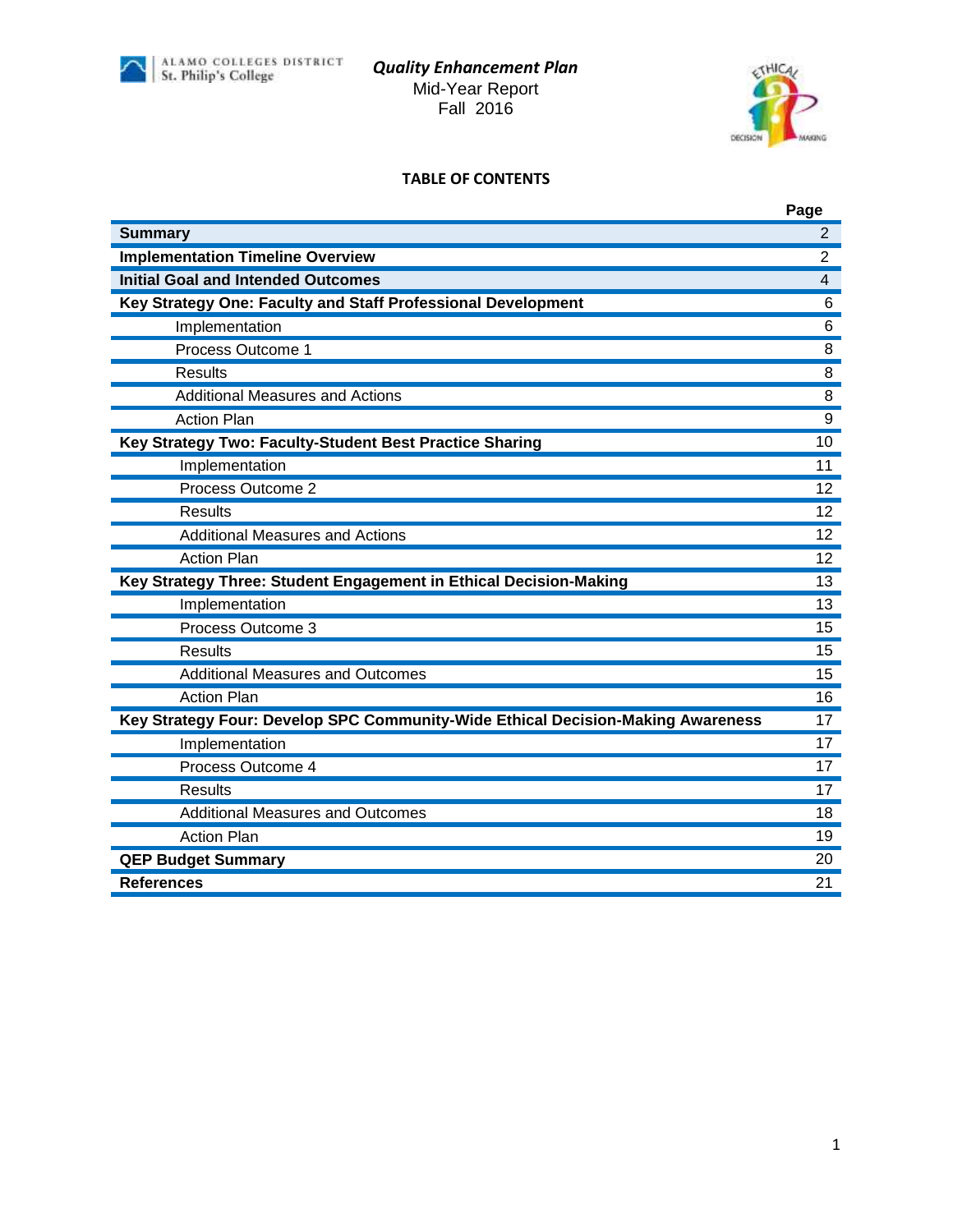

# **Summary**

*This midyear report is based on data generated during the 2016-2017 academic year.*

St. Philip's College successfully implemented all key strategies of the Quality Enhancement Plan (QEP) according to the [published](http://alamo.edu/uploadedFiles/SPC/Faculty_and_Staff/QEP/Files/QEP%20Final%208282015%201730%20SACSCOC%20submission.pdf) proposal. This report describes major accomplishments of the Pilot Year (Year 0) and indicates College readiness for continued QEP deployment.

The Southern Association of Colleges and Schools Commission on Colleges(SACSCOC) onsite review team verbally approved St. Philip's College (SPC) QEP: Ethical Decision-Making, October 14, 2015 and described the SPC QEP as exceptional. Reaffirmation of SACSCOC accreditation has been deferred until December 2017 for St. Philip's College.

Four **Key Strategies** along with outcomes to measure their successfulness were developed for the QEP. The following narrative offers summary details of *Implementation* and *Process Outcomes* along with *Results* of the outcomes. Also described for each key strategy is *Additional Measures and Actions*. These measures and actions were proposed and implemented by the QEP Team to provide informative data to drive ongoing decision-making during QEP implementation throughout fall 2016. Finally for each of the key strategies an Action Plan describes the methods for improvement and continuation of the QEP for spring 2017 as recommended by the QEP Implementation Team.

# Implementation Timeline Overview

# Fall 2014-Spring 2015

Planning Year QEP professional development begins; no implementation in courses

#### Fall 2015-Spring 2016 Pilot Year (Year 0)

QEP professional development continues; faculty workshops developed and piloted; all identified courses provide assignments related to the Ethical Decision-Making SLOs (values, issues, perspectives); campus-wide awareness campaign initiated; special projects initiated; Division roundtables initiated; Student Learning Outcomes Assessment and QEP Implementation Assessment

# Fall 2016- Spring 2017

#### Implementation (Year 1)

QEP professional development and workshops continue; all identified courses provide assignments related to the Ethical Decision-Making SLOs (values, issues, perspectives); campus-wide awareness campaign continued; special projects continued; Division roundtables continued; continuation of QEP Student Learning Outcomes Assessment and QEP Implementation Assessment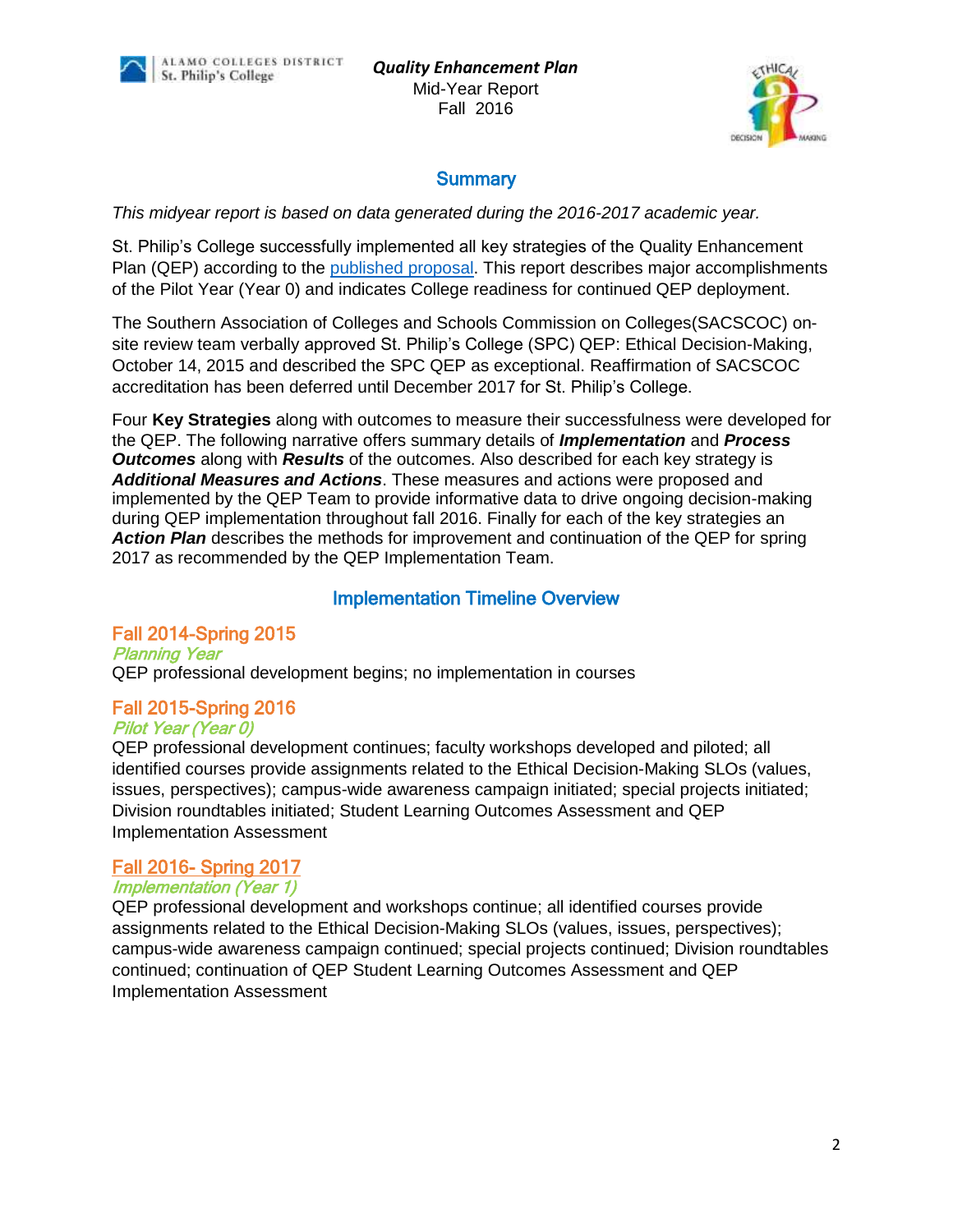*Quality Enhancement Plan* Mid-Year Report Fall 2016



# Fall 2017- Spring 2018

Implementation (Year 2)

QEP professional development and workshops continue; all identified courses provide assignments related to the Ethical Decision-Making SLOs (values, issues, perspectives); campus-wide awareness campaign continued; special projects continued; Division roundtables continued; continuation of QEP student learning outcomes assessment and QEP implementation assessment

# Fall 2018- Spring 2019

#### Implementation (Year 3)

QEP professional development and workshops continue; all identified courses provide assignments related to the Ethical Decision-Making SLOs (values, issues, perspectives); campus wide awareness campaign continued; special projects continued; Division roundtables continued; continuation of QEP student learning outcomes assessment and QEP implementation assessment

#### Fall 2019- Spring 2020 Implementation (Year 4)

QEP professional development and workshops continue; all identified courses provide assignments related to the Ethical Decision-Making SLOs (values, issues, perspectives); campus-wide awareness campaign continued; special projects continued; Division roundtables continued; continuation of QEP student learning outcomes assessment and QEP implementation assessment

# Fall 2020- Spring 2021

#### Implementation (Year 5)

QEP professional development and workshops continue; all identified courses provide assignments related to the Ethical Decision-Making SLOs (values, issues, perspectives); campus-wide awareness campaign continued; special projects continued; Division roundtables continued; continuation of QEP student learning outcomes assessment and QEP implementation assessment; Five Year Impact Report completed

In addition to a timeline overview, a detailed timeline for the QEP, as contained in the initial proposal, supplies a checklist for monitoring progress. Adherence to the timeline ensures each task or activity required to implement the QEP occurs.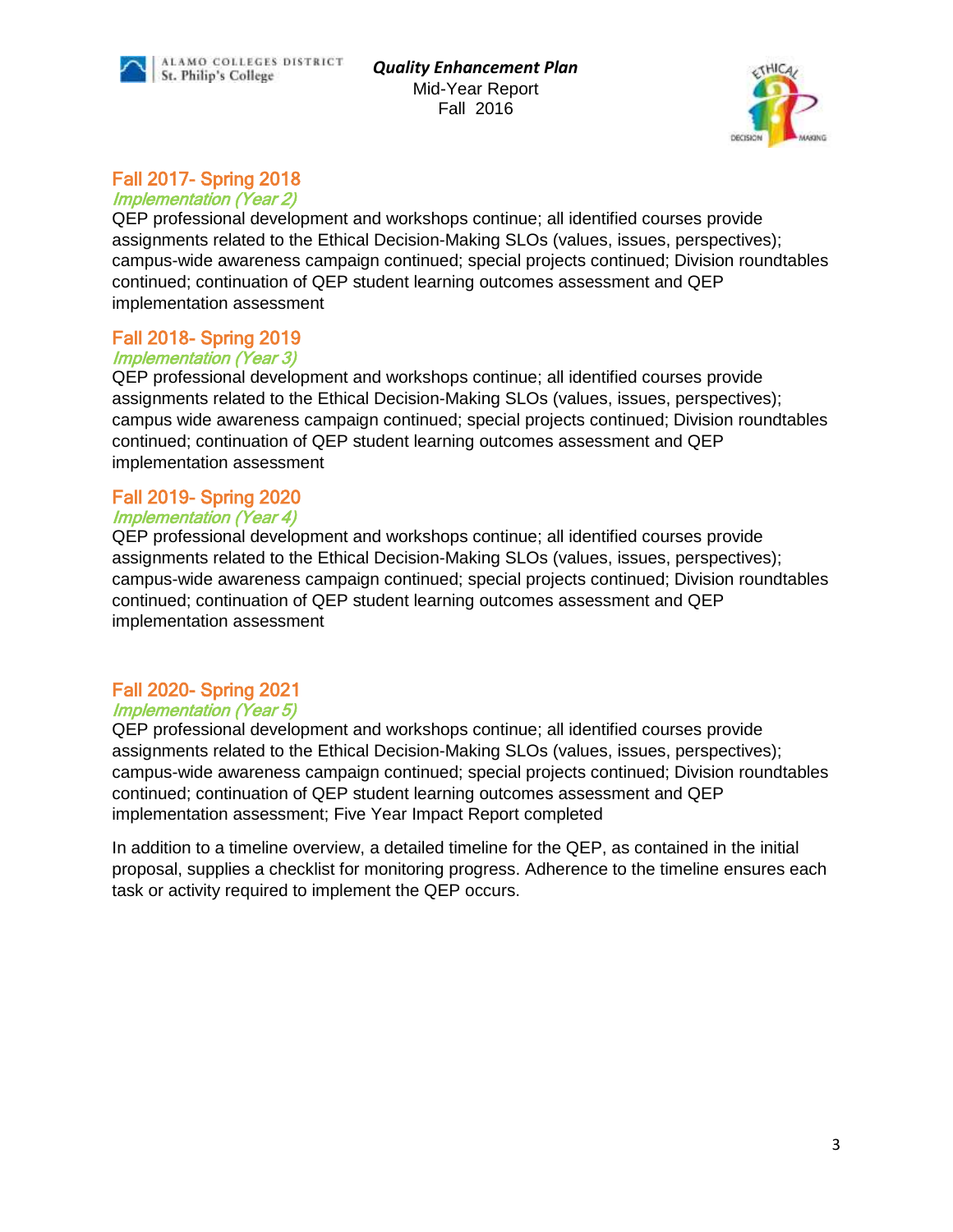*Quality Enhancement Plan* Mid-Year Report Fall 2016



# Initial Goal and Intended Outcomes

The QEP goal is for students to engage in specific measurable activities that will provide opportunities to enhance their Ethical Decision-Making skills and is supported by two objectives:

- 1. Plan, implement and assess the QEP process to ensure the goal is met.
- 2. Assess student learning for attainment of Ethical Decision-Making skills.

An Annual QEP Implementation Assessment Cycle exists concurrently for each objective to assure the QEP goal is met. The graphic below represents the cycle for Objective 1:



*Figure 1*

Four key strategies delineate the methods to implement the QEP. Process Outcomes provide a means for assessing the success of the strategies:

- 1. Faculty and staff will have support needed to provide quality Ethical Decision-Making instruction and assignments.
- 2. Faculty and staff will have continuously improving quality of assignments.
- 3. Student engagement in Ethical Decision-Making learning activities will increase.
- 4. Awareness of Ethical Decision-Making at St. Philip's College will increase.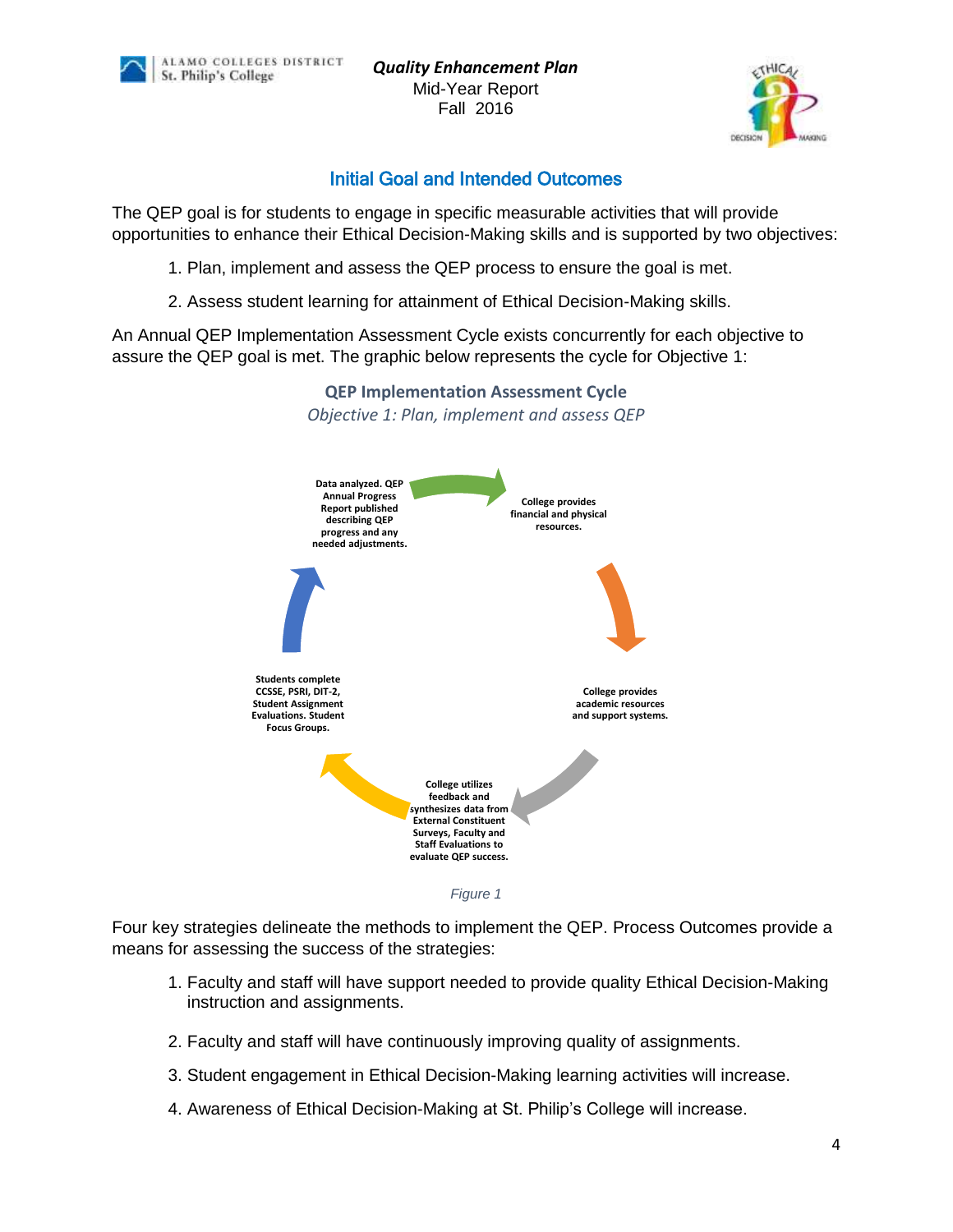



Assessment of student learning is accomplished by measuring competency across three Ethical Decision-Making student learning outcomes:

- 1. Values: Students gain skills to assess their own values.
- 2. Ethical Issues: Students identify and are knowledgeable of ethical issues.
- 3. Perspectives: Students analyze various ethical perspectives.

Figure 2 represents the assessment cycle for QEP Objective 2:

# **QEP Implementation Assessment Cycle** *Objective 2: Assess student learning for attainment of Ethical Decision-Making skills*





As the QEP Implementation Assessment Cycle continues, results are used for ongoing improvement. External and internal constituencies are kept abreast of the current status of the QEP via the QEP Website and through presentations to various groups such as the All College Meeting and College Division meetings. The college fully expects improved student learning outcomes as faculty incorporate specific coursework designed to enhance students' Ethical Decision-Making skills into the classroom and as students engage in co-curricular learning opportunities. Additional expectations include a more collaborative campus culture and increased focus on Ethical Decision-Making.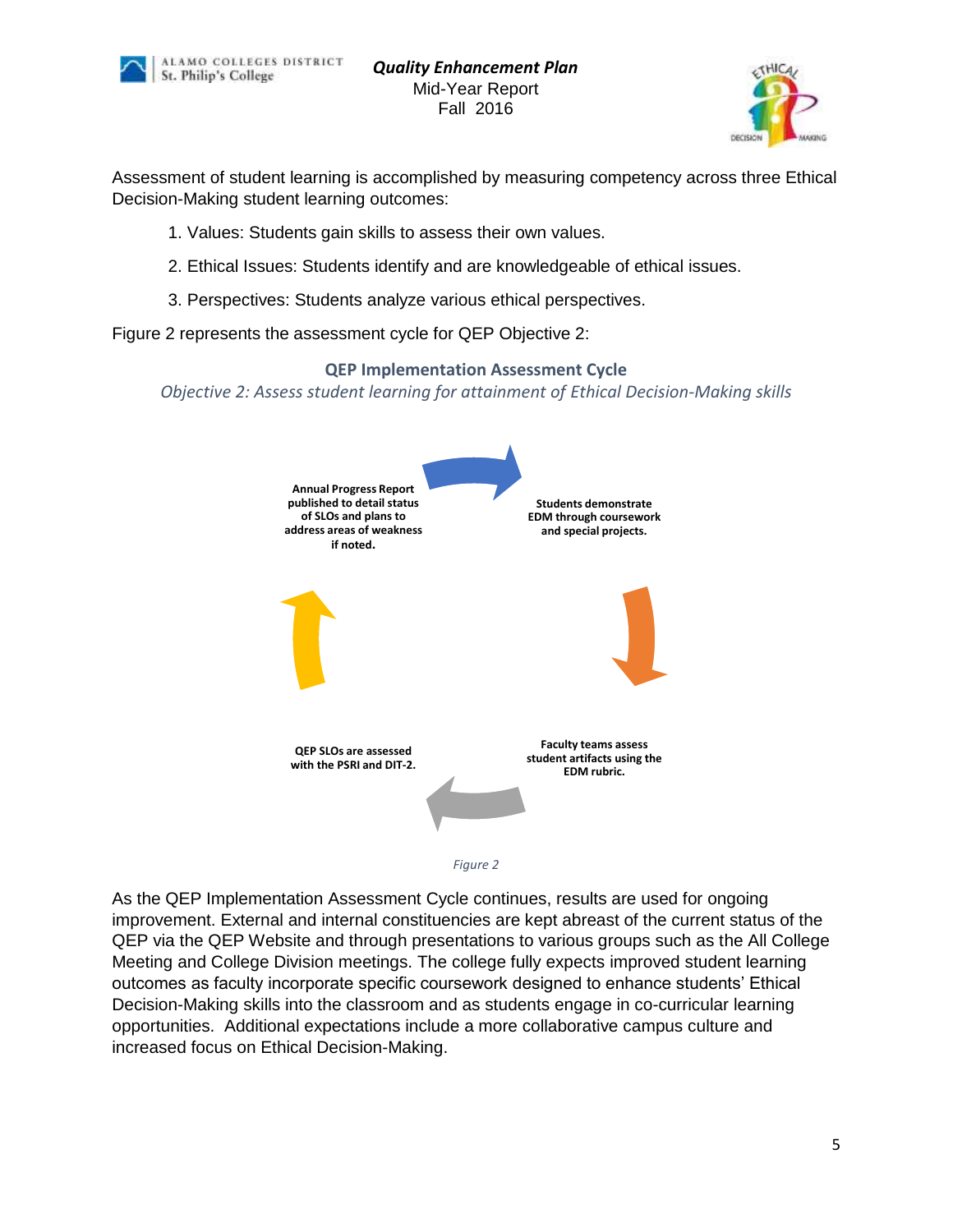



# Key Strategy One: Faculty and Staff Professional Development Activities

Several events were hosted by the QEP Implementation Team in order to promote QEP awareness, deliver professional development opportunities and continue broad-based involvement in implementing the plan. The QEP Team shared ideas and strategies developed from their research to communicate the goal, focus and intended student learning outcomes of the QEP, as well as to equip faculty and staff to develop student assignments/activities to engage students in learning about Ethical Decision-Making. This section of the report describes QEP sessions and results of those presentations or workshops intended specifically for professional development.

# Implementation: Teaching and Assessing Ethical Decision-Making

Two separate group workshops were held on campus, the first being on September 23, 2016 for new faculty and staff. A second workshop was presented to nursing faculty and staff, upon their request, for those not able to attend the workshop in September. Workshops offered opportunities for faculty and staff to learn methods for facilitating student attainment of the QEP student learning outcomes in small group settings. Furthermore, professional development for faculty and staff was delivered through a QEP presentation entitled *Teaching and Assessing Ethical Decision-Making* developed by the QEP Core Team. During the fall semester *Teaching and Assessing Ethical Decision-Making* was presented to four different audiences.

| Table 1. Fall 2016 QEP Professional Development                                                             |                    |                                                   |    |  |  |  |  |
|-------------------------------------------------------------------------------------------------------------|--------------------|---------------------------------------------------|----|--|--|--|--|
| <b>EVENT TITLE</b>                                                                                          | <b>DATE</b>        | <b>LOCATION</b>                                   | N  |  |  |  |  |
| <b>Professional Development</b><br><b>Workshop Teaching and Assessing</b><br><b>Ethical Decision-Making</b> | September 23, 2016 | New Faculty and Staff                             | 20 |  |  |  |  |
| <b>Professional Development</b><br><b>Workshop Teaching and Assessing</b><br><b>Ethical Decision-Making</b> | October 27, 2016   | Dual credit - Steele High<br>school               | 6  |  |  |  |  |
| <b>Professional Development</b><br><b>Workshop Teaching and Assessing</b><br><b>Ethical Decision-Making</b> | November 1, 2016   | <b>Nursing Department</b>                         | 10 |  |  |  |  |
| <b>Professional Development</b><br><b>Workshop Teaching and Assessing</b><br><b>Ethical Decision-Making</b> | November 10, 2016  | Dual credit - Alamo<br><b>Heights High School</b> | 4  |  |  |  |  |
|                                                                                                             |                    |                                                   |    |  |  |  |  |
| <b>Total Participants</b><br>40                                                                             |                    |                                                   |    |  |  |  |  |

Table 1 summarizes QEP professional development opportunities offered during fall 2016 semester.

(Source: QEP Event Records 2015)

At the conclusion of each of these professional development sessions an event evaluation was administered to the participants to obtain feedback. Participants were given a hardcopy Likert scale survey and asked to offer comments and suggestions as well. QEP Directors collected and tabulated responses following each event. Results were shared with the President's Cabinet, the QEP Core and Implementation Teams and used to make ongoing revisions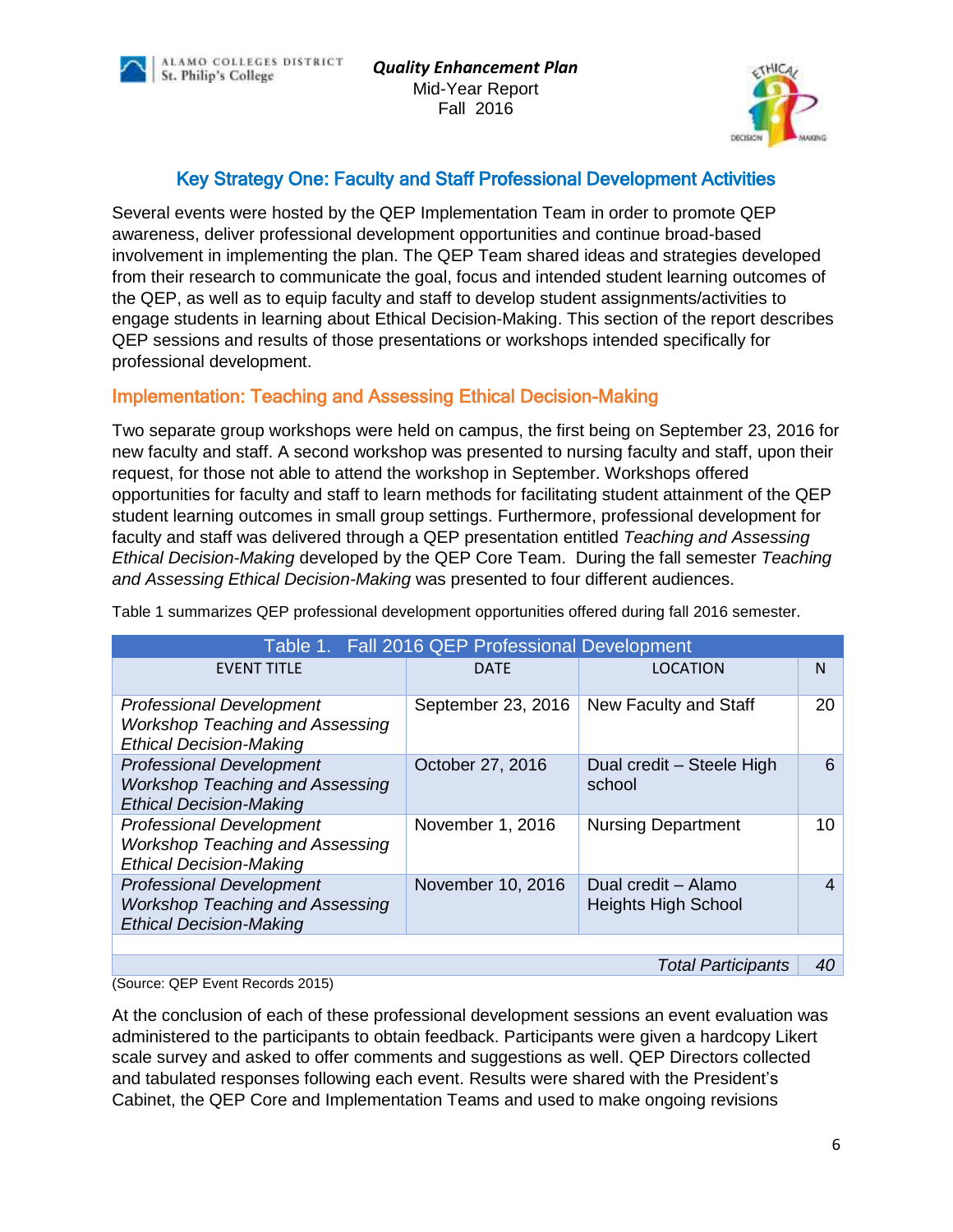



throughout the semester. For example, comments and suggestions included requests for case studies, copies of the PowerPoint presentation and for specific assignment examples. Based on these requests handout materials were prepared and made available for subsequent QEP event participants.

The QEP Core Team continued to present *Teaching and Assessing Ethical Decision-Making* during the fall semester 2016 with a concentrated effort to reach offsite locations. Participants at distance locations included administrators, faculty and school counselors. In addition to QEP, participants at offsite locations received information about SACSCOC reaffirmation status, Library Resources and Student Learning Outcomes Assessment at St. Philip's College. Table 1 describes these presentations.

(Source: QEP Event Records 2016)

# QEP Professional Development Resources

St. Philip's College continues to utilize the resources from the [Association of Practical and](http://appe.indiana.edu/)  [Professional Ethics](http://appe.indiana.edu/) (APPE), an international collaboration of educators, business leaders, government leaders and professionals from multiple disciplines. The aim of the organization is to promote ethical behavior in the workplace, stimulate ethics and values research, facilitate the development of ethics curriculum and provide support and training to the next generation of faculty and professionals. APPE sponsors regional and national student competition in the Ethics Bowl and sponsors several publications. St. Philip's College QEP Implementation Team launched its Ethics Bowl team in fall 2016. The team competed at the regional Ethics Bowl competition held locally at St. Mary's. SPC was one of two community colleges that competed. SPC outscored 7 universities and the other community college.

In addition to resources available to SPC through the APPE, other professional development resources related to Ethical Decision-Making continue to grow and are always available as a result of QEP implementation to include:

- **↓ [QEP Website](http://alamo.edu/spc/qep/)**
- **↓ SPC Ethical Decision-Making Teaching Model**
- **↓** SPC QEP Ethical Decision-Making Learning Commons through the College online learning platform CANVAS
- **4** Master Teacher Course content includes Ethical Decision-Making
- ↓ Center for Learning Resources: LibGuide: Ethical Decision-Making
- $\downarrow$  QEP Team workshops and presentations
- $\downarrow$  Individual consultation with QEP Team members and peer review of EDM assignments

In order to determine the effectiveness of QEP professional development, feedback was collected throughout the year. Following are the results of this input for Key Strategy One.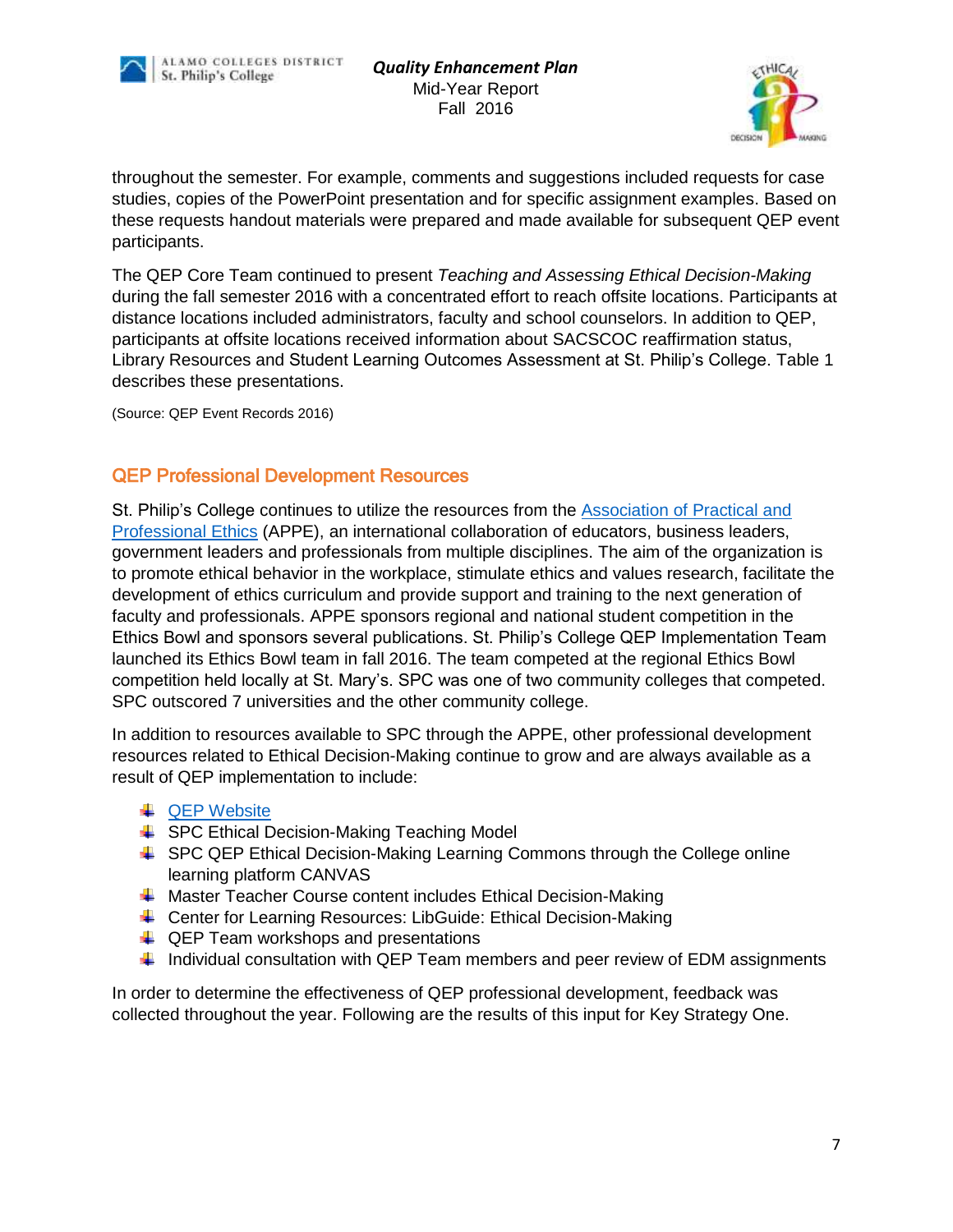



# Key Strategy One: Outcome

#### Process Outcome 1

Faculty and Staff will have support needed to provide quality Ethical Decision-Making instruction and assignments which are valid for assessment as evidenced by results of QEP Faculty/Staff Evaluation Surveys conducted following QEP Faculty and Staff professional development events.

#### **Results**

Qualitative and quantitative data were collected to evaluate professional development needs of St. Philip's College community. Based on results and action plans from 2015-2016, the focus moved from Ethical Decision Making *Instruction and Assignments* toward *Case Study Analysis* for MLK and SWC. Ethical Decision Making Instruction and Assignments will be conducted upon request. Also, a more focused effort to reach out to Dual Credit and Early College High School. Below are results from Bryon P. Steele High School and Alamo Heights High School

| Table 2. QEP DC-ECHS Faculty/Staff Evaluation Surveys Fall 2016                                                                                              |                                            |                                                 |  |  |  |  |
|--------------------------------------------------------------------------------------------------------------------------------------------------------------|--------------------------------------------|-------------------------------------------------|--|--|--|--|
| <b>RESPONSE ITEM</b>                                                                                                                                         | <b>NUMBER STRONGLY</b><br>AGREED OR AGREED | % STRONGLY<br><b>AGREED OR</b><br><b>AGREED</b> |  |  |  |  |
| 1. The QEP event met the stated objectives.                                                                                                                  | 17/17                                      | 100%                                            |  |  |  |  |
| 2. The QEP event provided me with useful<br>information about St. Philip's College QEP.                                                                      | 17/17                                      | 100%                                            |  |  |  |  |
| 3. The QEP event provided me with useful<br>information about Ethical Decision-Making.                                                                       | 17/17                                      | 100%                                            |  |  |  |  |
| 4. The QEP event provided me with examples of<br>useful methods for making an ethical decision                                                               | 17/17                                      | 100%                                            |  |  |  |  |
| 5. The QEP event provided me with examples of<br>useful methods for engaging diverse students in<br>Ethical Decision-Making skill development<br>activities. | 17/17                                      | 100%                                            |  |  |  |  |
| 6. The presenters answered questions<br>completely and appropriately.                                                                                        | 17/17                                      | 100%                                            |  |  |  |  |
| 7. I was satisfied with the quality of this event<br>(Source: OEP Eaculty/Staff Evaluation Surveys 2016)                                                     | 17/17                                      | 100%                                            |  |  |  |  |

(Source: QEP Faculty/Staff Evaluation Surveys 2016)

The quantitative results of the event evaluations strongly suggest event participants perceive the QEP Team is sufficiently supporting professional development needs. Faculty and staff both on campus and at our partnering Dual Credit and Early College High Schools continue to learn about incorporating Ethical Decision-Making activities into our culture with a *Can-Do Spirit* as we live out this shared value.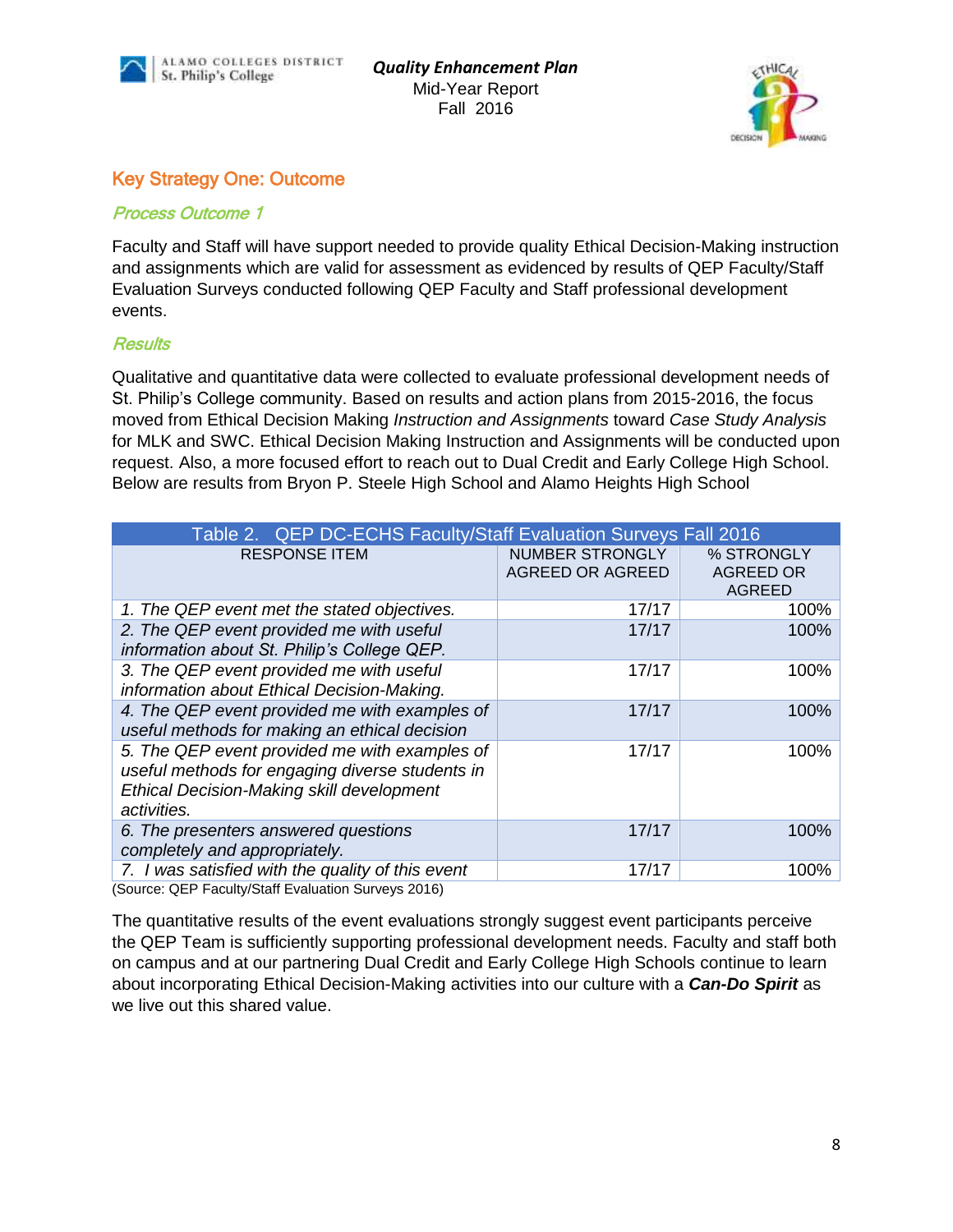

*Quality Enhancement Plan* Mid-Year Report Fall 2016



#### Action

Stronger support of DC/ECHS will be discussed at the Core and Implementation meetings. A move to reduce division meetings in favor of refocusing time to DC/ECHS presentations will be made.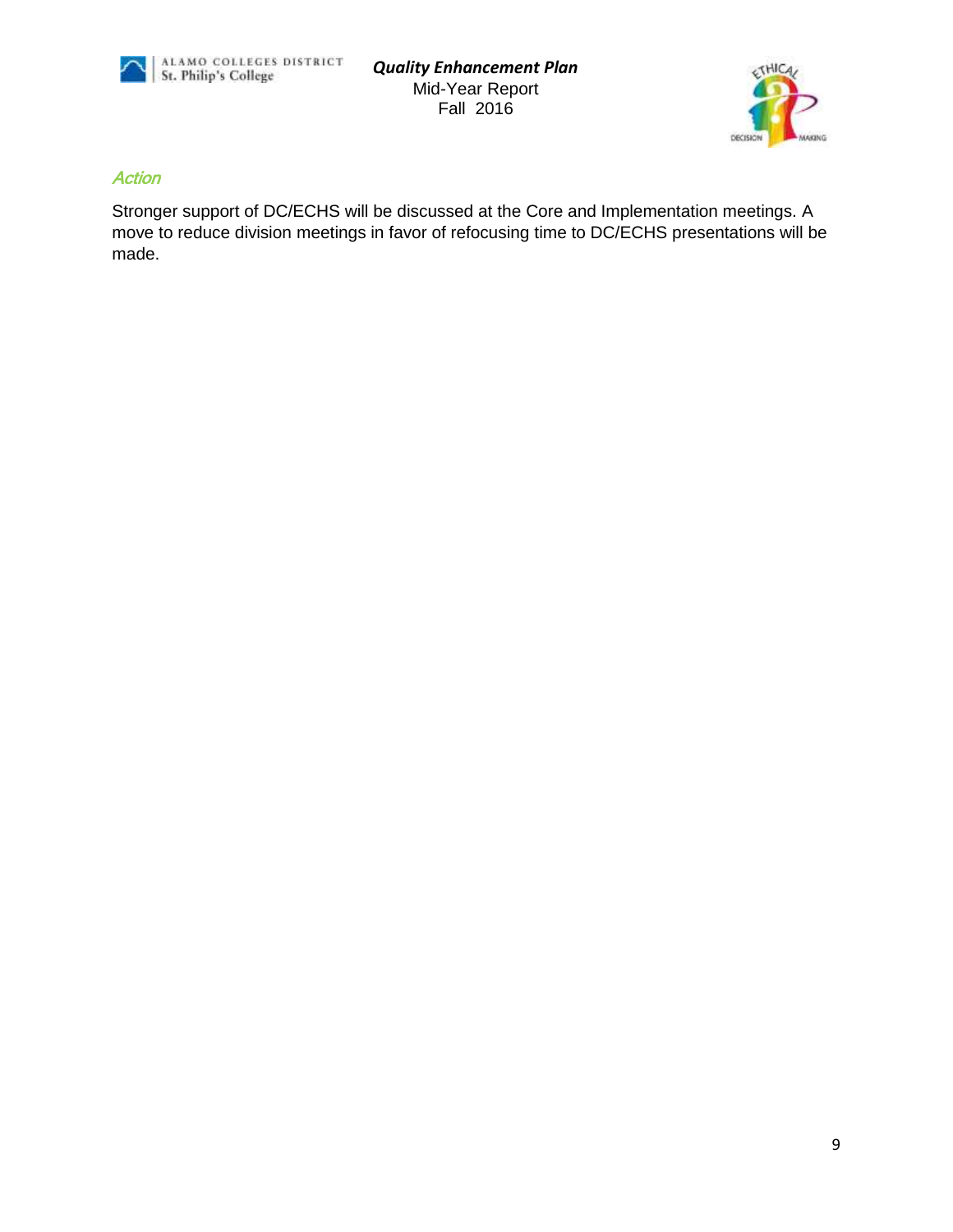



# Key Strategy Two: Faculty-Student Best Practice Sharing

### Implementation: Best Practice Forums

Venues of implementing faculty-student best practice sharing included Best Practice Forums held each semester at academic division meetings, a Learning Commons created via the CANVAS online learning platform and obtaining student feedback from QEP Student Assignment Evaluations. Additionally student focus groups held throughout the year enabled the QEP Team to gather student feedback to share with the campus community.

Members of the QEP team facilitated 10 Best Practice Forums during fall 2016 to all seven college divisions. Table 3 depicts these events:

| Table 3. Fall 2016 QEP Best Practice Forums |                    |                                               |    |  |  |
|---------------------------------------------|--------------------|-----------------------------------------------|----|--|--|
| <b>EVENT TITLE</b>                          | <b>DATE</b>        | <b>DIVISION</b>                               | N  |  |  |
| <b>QEP Overview and Best Practice Forum</b> | September 9, 2016  | <b>College Services</b>                       | 60 |  |  |
| <b>QEP Overview and Best Practice Forum</b> | September 14, 2016 | Applied Science and<br>Technology             | 42 |  |  |
| <b>QEP Overview and Best Practice Forum</b> | September 21 2016  | <b>Health Sciences</b>                        | 58 |  |  |
| <b>QEP Overview and Best Practice Forum</b> | September 22, 2016 | Interdisciplinary<br><b>Programs Division</b> | 18 |  |  |
| <b>QEP Overview and Best Practice Forum</b> | September 28 2016  | <b>Arts and Sciences</b>                      | 72 |  |  |
| <b>QEP Update and Best Practice Forum</b>   | October 13, 2016   | Applied Science and<br>Technology             | 24 |  |  |
| <b>QEP Overview and Best Practice Forum</b> | October 14, 2016   | <b>College Services</b>                       | 52 |  |  |
| <b>QEP Overview and Best Practice Forum</b> | October 19, 2016   | Interdisciplinary<br><b>Programs Division</b> | 16 |  |  |
| <b>QEP Update and Best Practice Forum</b>   | October 19, 2016   | <b>Arts and Sciences</b>                      | 60 |  |  |
| <b>QEP Update and Best Practice Forum</b>   | October 21, 2016   | <b>Student Success</b>                        | 32 |  |  |
|                                             |                    |                                               |    |  |  |

(Source: QEP Event Records 2016)

*Total Participants 421*

During previous Best Practice Forums meetings, roundtable groups were formed with four discussion questions/topics for each group. Each group responded to the questions and prepared a summary which is posted on the QEP Learning Commons as a resource. During the November meetings participants were given an update of the QEP and examples of current QEP assignments at SPC as well as invited to share their assignments.

As best practice sharing continued during fall 2016, case study reviews provided an occasion for participants to broaden use of the Ethical Decision-Making process as it relates to exploration of values, as well as to engage in the High Impact Educational Practice of Common Intellectual Experiences as the case study method is used across the college. Participants discussed the importance of values and how values may influence one's ability to identify ethical issues and consider perspectives of others. Participants were encouraged to continue engaging students in the EDM process with emphasis on exploration of values.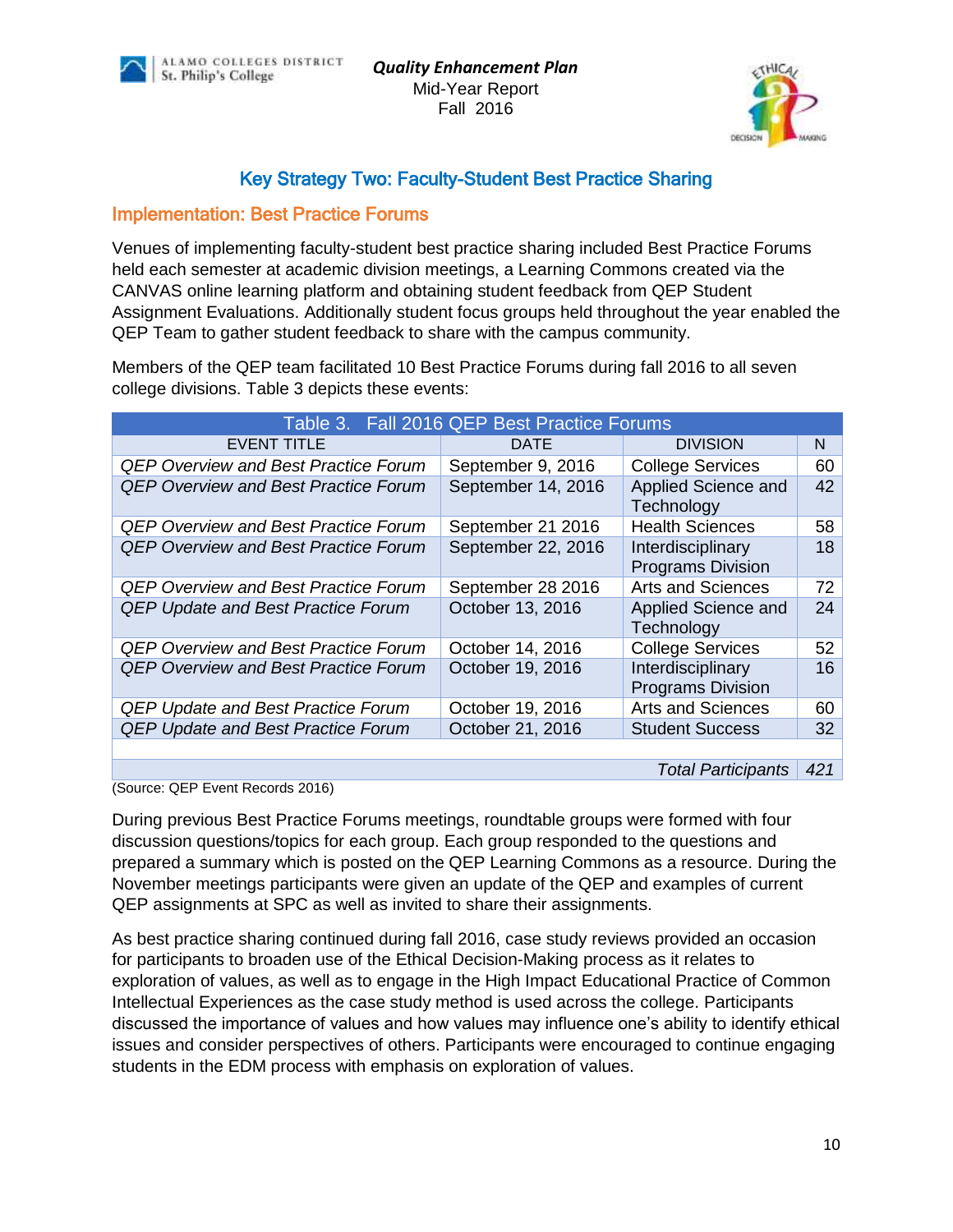



# Student Assignment Evaluations

QEP Student Assignment Evaluations were administered in hardcopy format to 13 DIT-2 course sections corresponding to the same student population surveyed with the DIT-2, 9 faculty members, 3 of the 9 faculty members had multiple SDEV courses. There were 460 students included in this sample population. The survey was distributed to faculty to administer in their classrooms from November 14, 2016 through December 1, 2016. December 2, 2016,460 surveys were delivered to Institutional Planning, Research and Effectiveness. Of the 460 surveys, 154 were complete. Likert Scale Responses in the Student Assignment Evaluation range from 1 to 5, with 5 being the best. Three questions read: "To what extent was your Ethical Decision-Making (EDM) QEP assignment relevant to your… 1) Course 2) College Experience and 3) Life Skills." The table below represents the average for each question for the 154 returned surveys:

| Table 4. QEP Student Assignment Evaluations                                                           |         |  |  |  |
|-------------------------------------------------------------------------------------------------------|---------|--|--|--|
| <b>SURVEY QUESTION</b>                                                                                | AVERAGE |  |  |  |
| 1. To what extent was your Ethical Decision-Making assignment relevant to your<br>course?             | 2.68    |  |  |  |
| 2. To what extent was your Ethical Decision-Making assignment relevant to your<br>college experience? | 2.79    |  |  |  |
| 3. To what extent was your Ethical Decision-Making assignment relevant to your<br>life skills?        | 3.20    |  |  |  |

(Source: St. Philip's College QEP Student Assignment Evaluations)

Of the 154 returned surveys, 115(74%) indicated their EDM assignment was relevant to extremely relevant to life skills. This was a decrease from fall 2015 of 8%. Individual faculty received results from their assigned course section to provide student feedback for faculty preparation of Ethical Decision-Making coursework for future cohorts.

# Student Focus Groups

An additional method of data collection for best practice sharing is student focus groups. A total of 3 student focus groups were held fall 2016 to obtain student input and gauge the level of QEP awareness of the student body. Table 5 describes these student focus groups:

| Table 5. Fall 2016 QEP Student Focus Groups |                   |                               |   |  |  |  |  |
|---------------------------------------------|-------------------|-------------------------------|---|--|--|--|--|
| <b>EVENT TITLE</b>                          | <b>DATE</b>       | <b>SPC LOCATION</b>           | N |  |  |  |  |
| <b>Student Focus Group</b>                  | November 28, 2016 | Martin Luther King Jr. Campus |   |  |  |  |  |
| <b>Student Focus Group</b>                  | November 30, 2016 | Martin Luther King Jr. Campus | 5 |  |  |  |  |
| <b>Student Focus Group</b>                  | December 01, 2016 | <b>Southwest Campus</b>       |   |  |  |  |  |
|                                             |                   |                               |   |  |  |  |  |

*Total Participants 16*

(Source: Student Success Fall 2016 Ethical Decision-Making Student Focus Group Findings, reported by Kevin Schantz)

Results of the fall 2016 student focus groups indicate greater than 50% of students asked were familiar with Ethical Decision-Making as the topic of the 2016 Quality Enhancement Plan during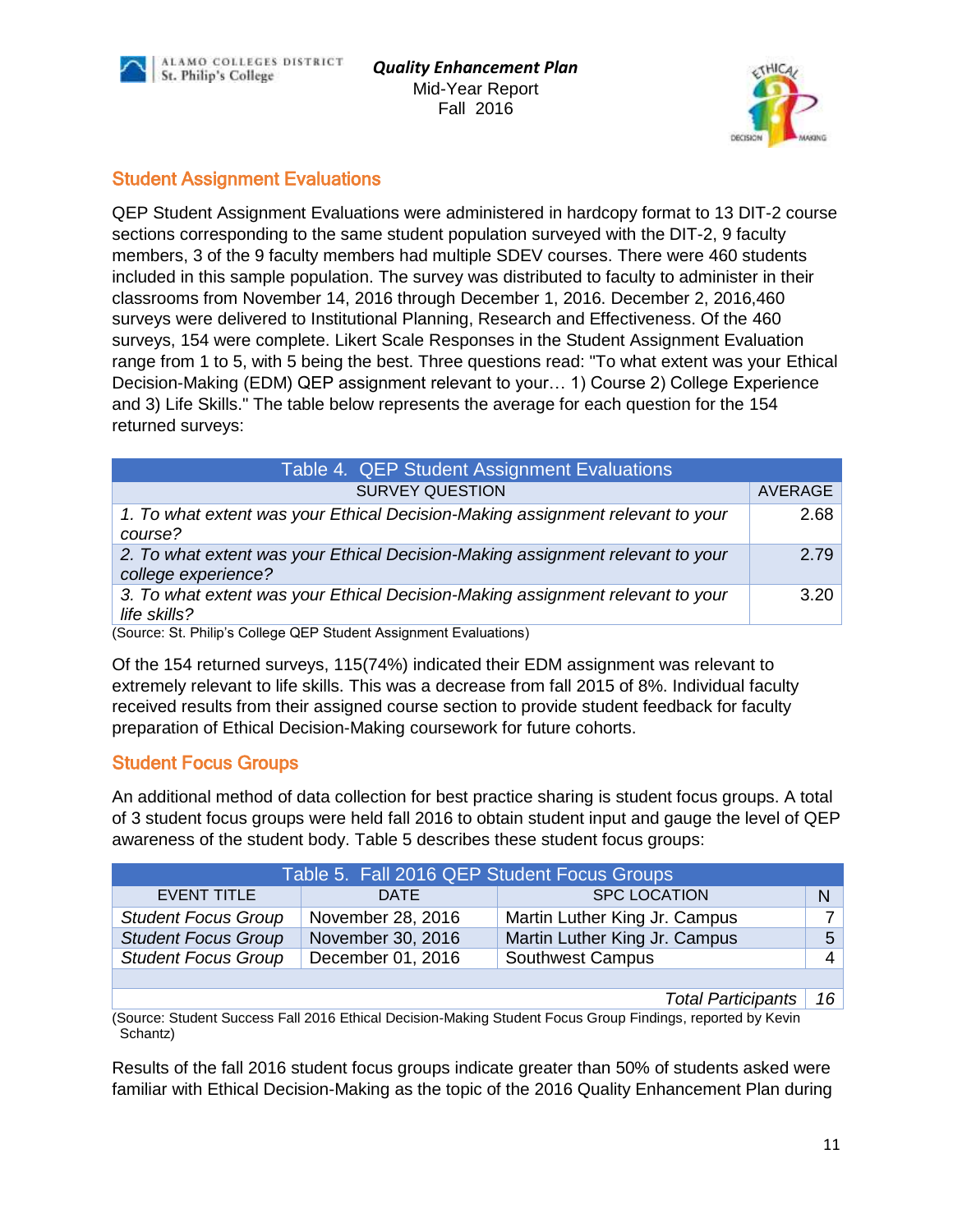



the September groups. Numbers are expected to cycle due to higher enrollment of new students in college during fall or spring semesters. Fluctuation is normal.

Moreover, student focus group facilitators report students indicated an earnest interest in direct links between their fields of study and the QEP.

#### Key Strategy Two: Outcome

#### Process Outcome 2

Faculty and students will have continuously improving quality of assignments as data is used to make ongoing adjustments. This outcome will be measured by data from QEP Student Assignment Evaluations and student focus groups.

#### **Results**

Student awareness of the QEP continues to increase and faculty now have access to student feedback regarding Ethical Decision-Making coursework following the pilot year of QEP. Baseline data for Student Assignment Evaluations has been obtained and as best practice sharing continues and input is incorporated into curriculum, an increase above 82.4% in student perception of the relevance of Ethical Decision-Making to coursework, college and life skills is the internal standard. An additional result is that SPC constituents exemplify our shared value of *Collaboration* as we work together to promote Ethical Decision-Making.

#### **Action**

In fall of 2016, the QEP Committee recommended a mobile app be developed to improve student awareness. Under the mentorship of QEP Director Alberto Vasquez, Hannah Mahaffey, student and member of Phi Theta Kappa, developed a mobile application for the Android platform. The mobile app was released on Google Play and is available for download. The app requires marketing to students. Student focus group surveys are expected to increase. For spring 2017, a mobile app will be under development for the iOS (Apple) platform.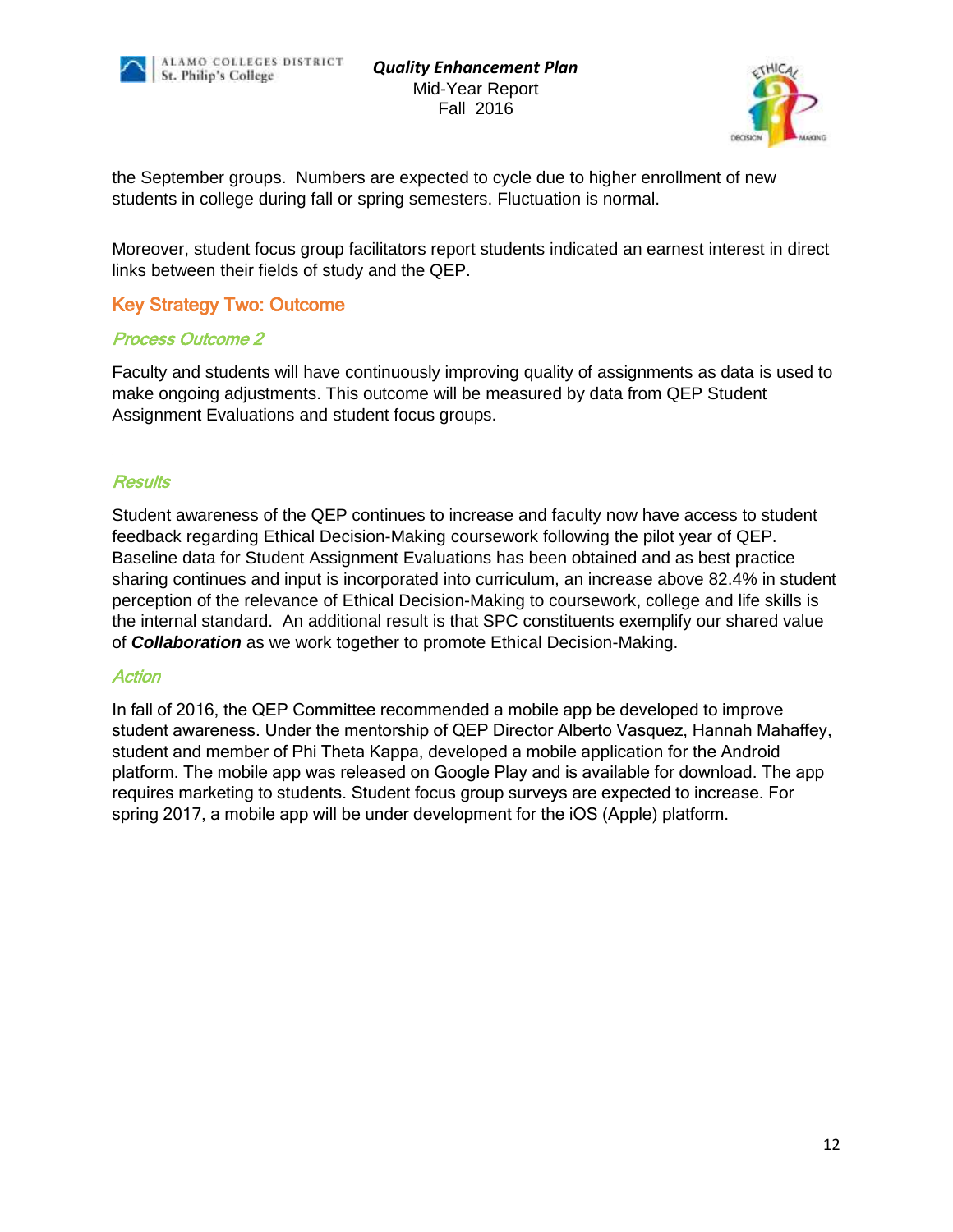



# Key Strategy Three: Student Engagement in Ethical Decision-Making

Three primary methods were described in the QEP to engage students in Ethical Decision-Making learning activities. The first method involved tying into the High Impact Educational Practice of utilizing a First-Year Experience (FYE) for new students. The second method initiated is Ethical Decision-Making academic coursework and the third method is special projects.

# Implementation: First-Year Experience "Freshman Experience"

In order to maximize results, the QEP aligned with the First-Year Experience by offering QEP related activities during each FYE activity: Freshman Experience, New Student Orientation (NSO) and through Advising. In spring 2016 *New Student Orientation* was renamed and is now called the *Freshman Experience*. New Student Convocation is now called New Student Orientation.

As part of Freshman Experience, the QEP is described to students and at the conclusion of each NSO presentation post-test questions are given to students. Following are summary results of the NSO post-test QEP question for fall 2015 and spring 2016.

| Table 6. Freshman Experience (Q6) St. Philip's College has a Quality Enhancement Plan<br>that focuses on which of the following themes?                                                                                                                   |     |     |     |       |  |  |  |  |
|-----------------------------------------------------------------------------------------------------------------------------------------------------------------------------------------------------------------------------------------------------------|-----|-----|-----|-------|--|--|--|--|
| <b>TOTAL NUMBER OF</b><br>% OF STUDENTS<br><b>TOTAL</b><br><b>TOTAL</b><br><b>NUMBER OF</b><br><b>NUMBER OF</b><br><b>ANSWERING</b><br><b>CORRECT</b><br><b>RESPONSES</b><br><b>RESPONSES</b><br><b>CORRECTLY</b><br><b>INCORRECT</b><br><b>RESPONSES</b> |     |     |     |       |  |  |  |  |
| <b>Fall 2016</b><br>August-December                                                                                                                                                                                                                       | 737 | 194 | 931 | 21.84 |  |  |  |  |

(Source: Chart Trends Responses NSO/FE Filtered for Q6 from Excel Spreadsheet, supplied by Jerrold J. Schott, Data Analyst-Student Success)

Results indicate there was a 0.64% decrease in correct student responses regarding the focus of the QEP from the AY 2015-2016. As the First-Year Experience continues, New Student Convocation engages students through a lively and vibrant presentation of the QEP, a QEP rap song performed by a student, and by distributing free T-Shirts with the QEP logo to the audience. Finally, SPC Academic Advisors promote QEP awareness to students when they meet with them throughout the semester. A "talking points" card distributed to each advisor provides prompts to ensure an effective conversation.

#### Ethical Decision-Making Coursework

The second method driving Key Strategy Three is Ethical Decision-Making coursework for students. Faculty across campus have developed and implemented assignments for EDM instruction. Selected student artifacts were assessed for student attainment of the SLOs in spring 2017.

Faculty assessors scored 2090 student artifacts from randomly selected course sections to determine student competency levels in Ethical Decision-Making for three QEP SLOs February 24, 2017. Results of these student learning outcomes will be release in the annual report.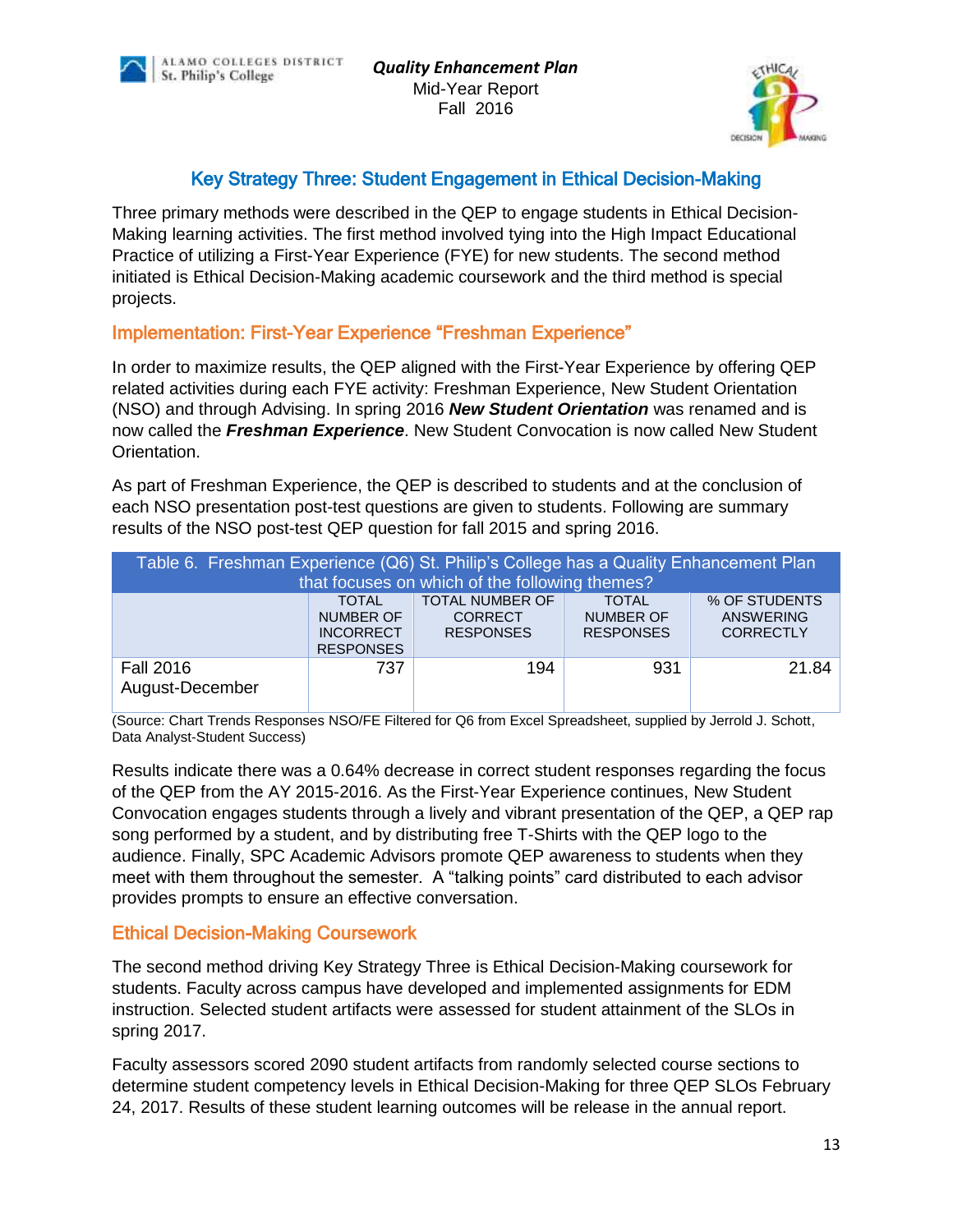



# Special Projects

The third method of student engagement for Key Strategy Three is special projects. Special projects entail curricular or co-curricular student engagement by direct participation in learning about Ethical Decision-Making through designing, creating or facilitating a project such as creating a video, research presentation or service learning. Following are examples of student engagement in QEP special projects.

Hannah Mahaffey, a student from Phi Theta Kappa developed the SPC EDM mobile App for Android devices. The app includes information on the QEP process, EDM SLO's, links to the QEP website, embedded video on "What Would You Do", a link to Feed the Tiger for QEP questions, and a small quiz game. The app was created, tested and approved in fall 2016 semester and is now released thru the Google Play Store for evaluation in spring 2017.



Student Engagement Grants (SEG) were also awarded to three students for promoting and participating in Student Life sponsored *What Would You Do?* Scenarios. Two part-time (\$500.00) scholarships were awarded and one full-time (\$1000.00) scholarship during fall 2016 for supporting the QEP. SEG students along with the SPC Spirit and Pride Crew invite students to respond to *What Would You Do?* Scenarios using the EDM process.

Student Activities Division of Student Life continued to engage students in the QEP by posing thought-provoking scenarios during Sprit Day in the spring semester.

Phi Theta Kappa students continued to support the QEP through the development of short videos about Ethical Decision-Making. The following link is to one of these videos: <https://www.youtube.com/watch?v=KSle09CXA1s&feature=youtu.be>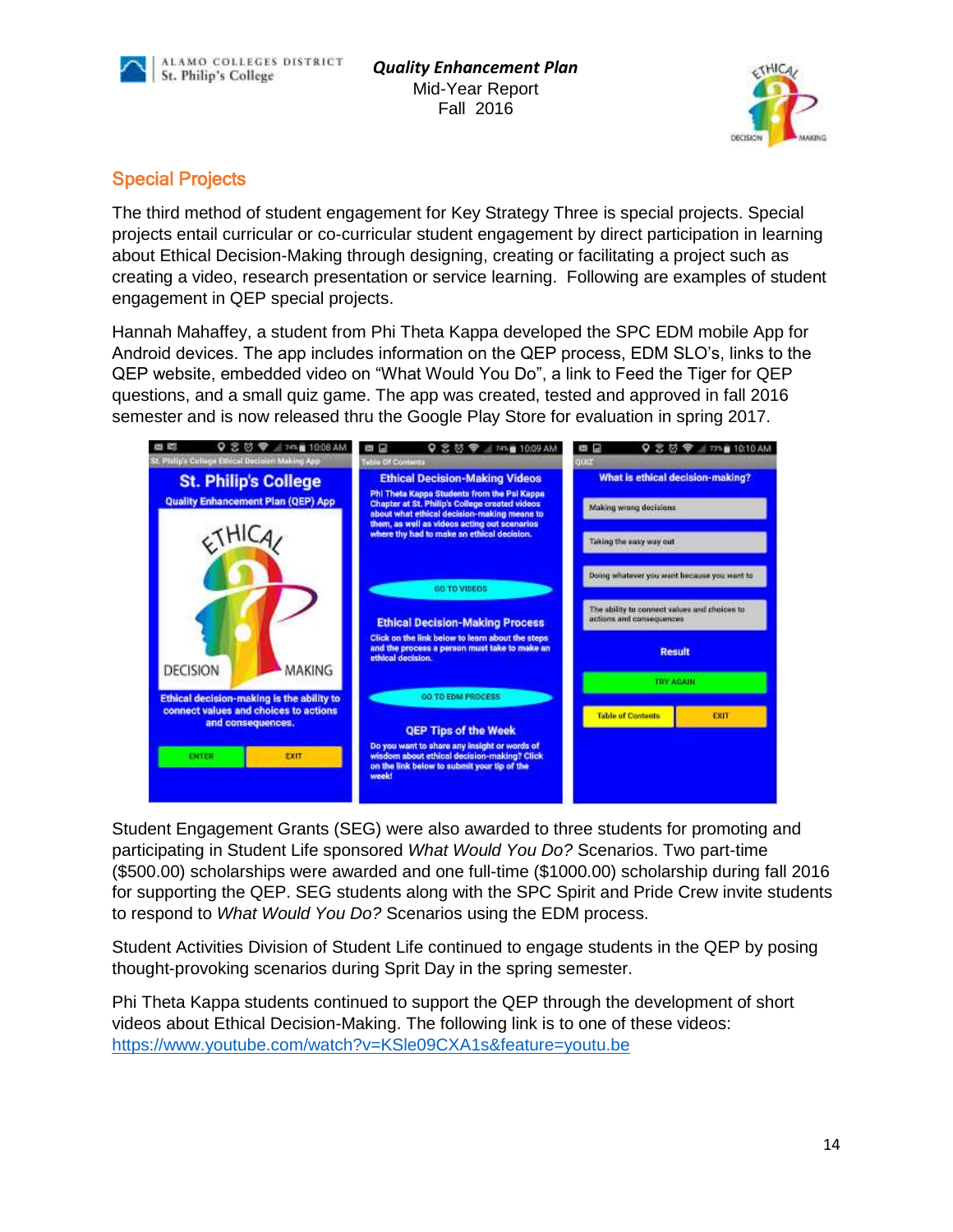



# Key Strategy Three: Outcome

#### Process Outcome 3

Student engagement in Ethical Decision-Making learning activities will increase as evidenced by select item analysis from the Community College Survey of Student Engagement (CCSSE) administration scheduled for spring 2017, Personal and Social Responsibility Inventory (PSRI), Defining Issues Test, Version 2 (DIT-2) and direct assessment using the QEP Ethical Decision-Making Assessment Rubric.

#### **Results**

Note for CCSSE: CCSSE will be administered in spring 2017. The results of that assessment will be included in the annual report.

Trend analysis for specific items from the Personal and Social Responsibility Inventory also provides data to measure QEP progress. For example, 998 valid student responses to the 2016 PSRI item: *This campus helps students to develop their ethical and moral reasoning, including the ability to express and act upon personal values responsibly* demonstrates 81% Agree Somewhat to Strongly Agree and provides a baseline percentage to follow in subsequent years to track increases. This is an 11% increase from 2015 at 70%.

Faculty were asked to encourage student participation and free T-shirts were delivered through Student Life as incentives to students. The survey closed on November 13th. At that time, all SPC student body including students at our sister colleges taking a single course at SPC students had been invited to participate and 1562 students completed the survey meeting the recommended 600 student responses required for valid results. A report of the PSRI results was received by St. Philip's College February 24, 2017. These results will be available on the [QEP](file:///F:/The%20complete%20PSRI%20report%20for%20Fall%202015%20is%20available%20on%20the%20QEP%20website)  [Website.](file:///F:/The%20complete%20PSRI%20report%20for%20Fall%202015%20is%20available%20on%20the%20QEP%20website) Table 7 describes SPC results as compared to the national average for student perceptions in selected categories and provides benchmarks to track throughout the QEP.

(Source: Personal and Social Responsibility Inventory St. Philip's College Institutional Report January 2017, reported by Research Institutes for Studies in Education)

Additionally, the Defining Issues Test, Version 2 (DIT-2) provides evaluative information for Key Strategy Three. Thirteen course sections were randomly selected to submit QEP student artifacts for assessment of the QEP SLOs. These same sections were required to administer the DIT-2 to their students from November 14, 2016 through December 1, 2016. The completed paper and pencil surveys were mailed from St. Philip's College to the Center for the Study of Ethical Development at University of Alabama for scoring. The QEP Team received DIT-2 results January 25, 2017. Of the 460 DIT-2 forms submitted 157 were valid for assessment. The average age of students at SPC completing the DIT-2 was 23.3. Table 2 describes the mean scores for each of the three schema/stages. The Personal Interest Stage represents the least mature stage of moral development and Post Conventional the most mature stage of moral reasoning. National Mean is from the DIT-2 manual. It is worthy of note that 2009 is the most recent report of national norms for DIT-2 data. As this is the case, for this QEP research, analysis of DIT-2 data will be longitudinal for St. Philip's College and progress measured by selfimprovement rather than exceeding national norms. Repeated administrations of the DIT-2 will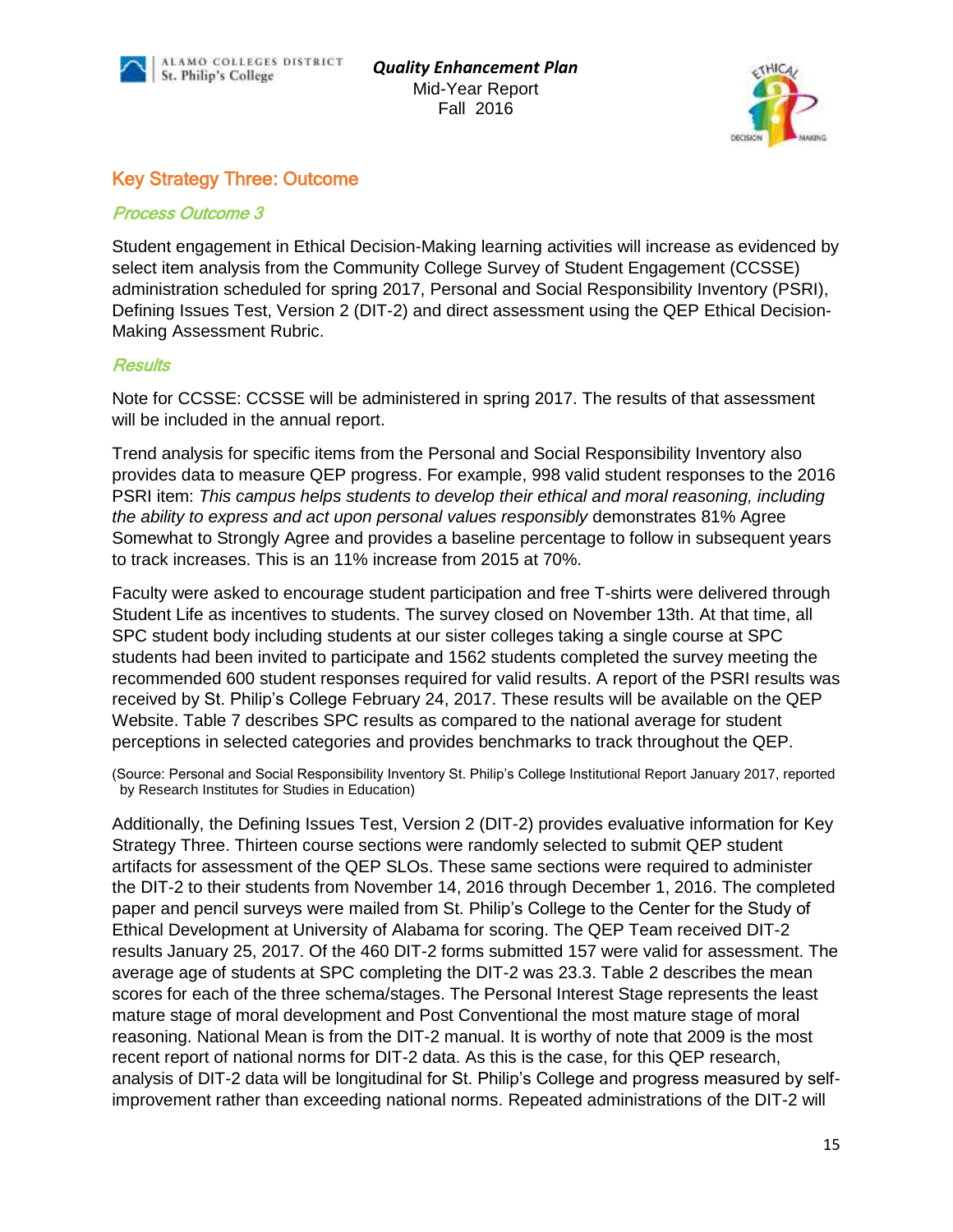



provide comparative data to measure QEP progress. Furthermore, as the DIT-2 is administered to students again prior to graduation; data will be available to determine student growth in Ethical Decision-Making during their time at St. Philip's College.

| Table 7. Defining Issues Test, Version 2 - SPC Mean Scores by Schema (2016) |       |                      |  |  |  |  |
|-----------------------------------------------------------------------------|-------|----------------------|--|--|--|--|
|                                                                             | SPC.  | <b>NATIONAL MEAN</b> |  |  |  |  |
| Personal Interest (Stage 2/3)                                               | 30.43 | 26.27                |  |  |  |  |
| Maintain Norms (Stage 4)                                                    | 36.07 | 37.32                |  |  |  |  |
| Post Conventional (P Score)                                                 | 26.50 | 31.06                |  |  |  |  |

(Source: St. Philip's College Defining Issues Test, Version 2 2016 Report and Guide for DIT-2)

The complete results including the raw data from the DIT-2 are available on the [QEP Website.](http://alamo.edu/uploadedFiles/SPC/Faculty_and_Staff/QEP/Files/SPC%20DIT-2%20Fall%202015.pdf)

Although results of direct rubric assessment of student work is a measure for Process Outcome 3, since detailed results are described later in this report in the *Direct Student Learning of Ethical Decision-Making: Student Learning Outcomes* section of this report beginning on page 35, discussion will not occur here.

Based on results from PSRI, St. Philip's College exceeds the national norms for most survey items relevant to Ethical Decision-Making; although, SPC does not exceed the 2009 national mean for DIT-2 scores by schema. We anticipate that as we continue to roll out the QEP and engage students in learning activities to enhance their Ethical Decision-Making skills, we will see progressive improvement in CCSSE, PSRI and DIT-2 scores indicating successful student engagement in Ethical Decision-Making learning activities. This key strategy emphasizes our *Students First* shared value at St. Philip's College.

#### **Action**

The QEP team has directed a considerable focus to faculty and staff. A motion will be discussed with the QEP core and implantation team to refocus efforts on student activities such as QEP student focus groups. SEG grants are currently being written to support student led focus groups.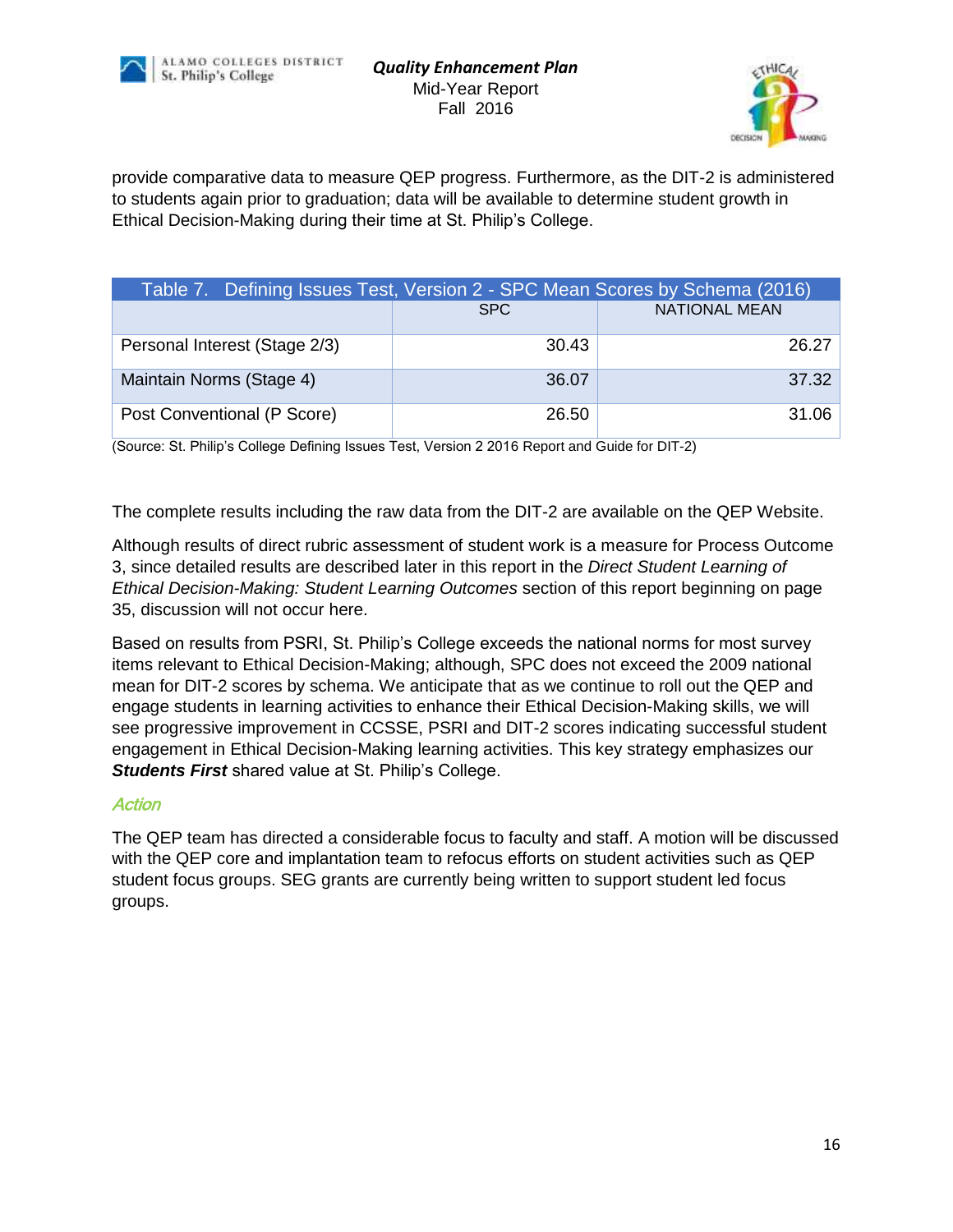



# Key Strategy Four: Develop SPC Community-Wide Ethical Decision-Making Awareness

The three primary methods to market the QEP are print media, digital media and classroom discussion/inclusion of the QEP logo, focus statement and SLOs on all SPC course syllabi.

### Implementation: Print and Digital Media

A wide variety of print media share QEP information. Posters with the logo and EDM process are now located in every SPC classroom. Larger posters with the logo and process are displayed in multiple visible locations in major traffic areas across both campus. Yard signs with the QEP logo are placed across MLK and SWC campuses. QEP information is included in college distributed print media such as student planners, newsletters, EDM process bookmarks and Student Engagement "talking points" cards. Print media and posters have also been distributed to distance locations.

The QEP logo and a "Tip of the Week" is displayed on all College digital signs. The QEP logo and focus statement is found as a screensaver on computer monitors throughout both campuses. The QEP Website offers public access to information about the QEP. QEP Progress Reports to the President's Cabinet, QEP Core Team and QEP Implementation Team minutes are posted weekly to the QEP Website. When students were asked how they learned about the focus of the QEP in focus groups held during AY 2015-2016, the majority of students responded that posters, syllabus review, in-class discussions and digital media informed them of the Ethical Decision-Making QEP.

In addition to print and digital media, marketing tools for the QEP include items such as pens, pencils, bracelets, flash drives and T-Shirts to help disseminate the Ethical Decision-Making message to our constituents.

# External Constituent/Alumni Survey

A direct approach was implemented in fall 2016 to conduct QEP EDM surveys to external constituents. One Hundred and one surveys were submitted from various programs in the: Culinary Arts, Physical Therapist Assistant, Medical Laboratory Services, Business Information Solutions, Advance Manufacturing, Nursing, and Radiography. Table 8 describes the results of the 101 completed/valid surveys: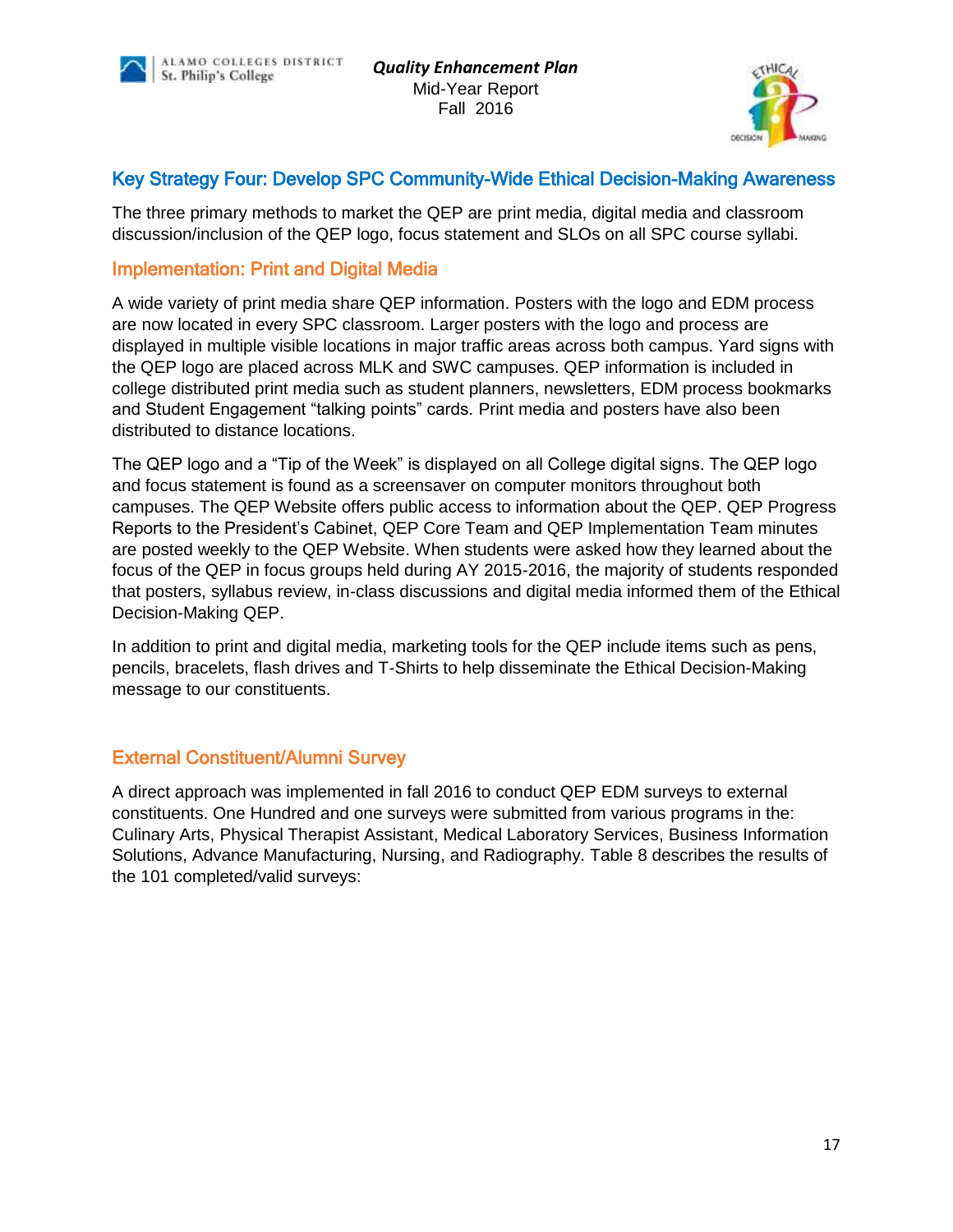



| Table 8. Fall 2016 External Constituent/Alumni Survey Results        |                       |       |  |  |  |  |
|----------------------------------------------------------------------|-----------------------|-------|--|--|--|--|
| <b>RESPONSE ITEM</b>                                                 | <b>AGREE OR</b>       |       |  |  |  |  |
|                                                                      | <b>STRONGLY AGREE</b> |       |  |  |  |  |
| I was aware of ethics education at SPC.                              | 77/101                | 76.2% |  |  |  |  |
| SPC provides a foundation in ethics to use for a guide in            | 91/101                | 90.1% |  |  |  |  |
| decision-making processes for students.                              |                       |       |  |  |  |  |
| SPC provides clear expectations for students in terms of ethical     | 87/101                | 86.1% |  |  |  |  |
| behavior.                                                            |                       |       |  |  |  |  |
| SPC coursework has specific learning assignments dedicated to        | 88/101                | 87.1% |  |  |  |  |
| ethics education.                                                    |                       |       |  |  |  |  |
| SPC offers several opportunities for extracurricular involvement     | 82/101                | 81.2% |  |  |  |  |
| with ethical concerns.                                               |                       |       |  |  |  |  |
| Students at SPC are challenged to seek out good decision-            | 89/101                | 88.1% |  |  |  |  |
| making on ethical issues.                                            |                       |       |  |  |  |  |
| Students at SPC realize living out integrity is a life-long pursuit. | 82/101                | 81.2% |  |  |  |  |
|                                                                      |                       |       |  |  |  |  |

#### *Selected Comments*

*"I have observed that ethics education comes from the example set by the faculty, as much as it comes from the curriculum. Students learn by example, and the faculty of the Radiography Program set an excellent example."*

*"This was my introduction to the Ethical Decision-Making process. I was unaware the SPC does this. I'm impressed with the concept and look forward to seeing this in students."*

*"Very refreshing to have this program in place."*

(Source: QEP External Constituent/Alumni Surveys)

#### Key Strategy Four: Outcome

#### Process Outcome 4

Awareness of Ethical Decision-Making emphasis at SPC will increase as evidenced by select item analysis from the Community College Survey of Student Engagement (CCSSE), Personal and Social Responsibility Inventory (PSRI) and the External Constituent/Alumni Survey.

#### **Results**

Baseline data for future trend analysis indicated per CCSSE (2015) 56.6% of students surveyed agreed Very Much to Quite a Bit *developing a personal code of values and ethics is a major focus of this campus*. This will be compared to the CCSSE 2017 data. Baseline data from the PSRI (2015) revealed 69% of respondents Agree Somewhat to Strongly Agree *Helping students to develop their ethical and moral reasoning is a major focus of this campus* and 71.4% of external constituents surveyed (2016) are aware of ethics education at SPC. The communitywide awareness strategy has been successful and we project incremental increases each year of the QEP as we focus on Ethical Decision-Making at St. Philip's College. Our shared value of *Community Engaged* is well represented by this aspect of QEP implementation.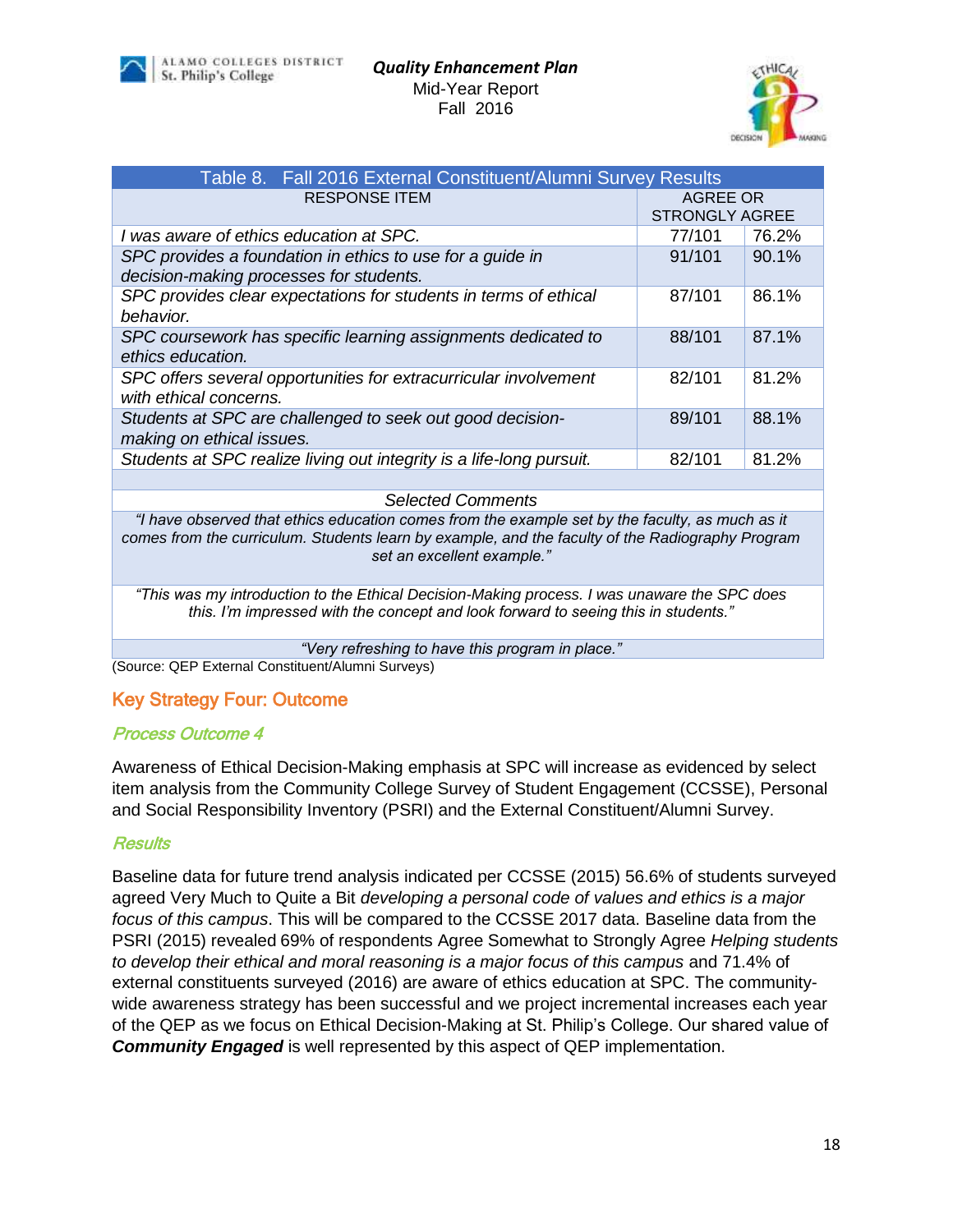

*Quality Enhancement Plan* Mid-Year Report Fall 2016



#### **Action**

An increase in participation from external constituents was noticed based on the direct connection with advisory committee members on QEP Directors. In spring, this was approved to be an assigned role to one of the QEP team members. The QEP directors will continue with this plan of action.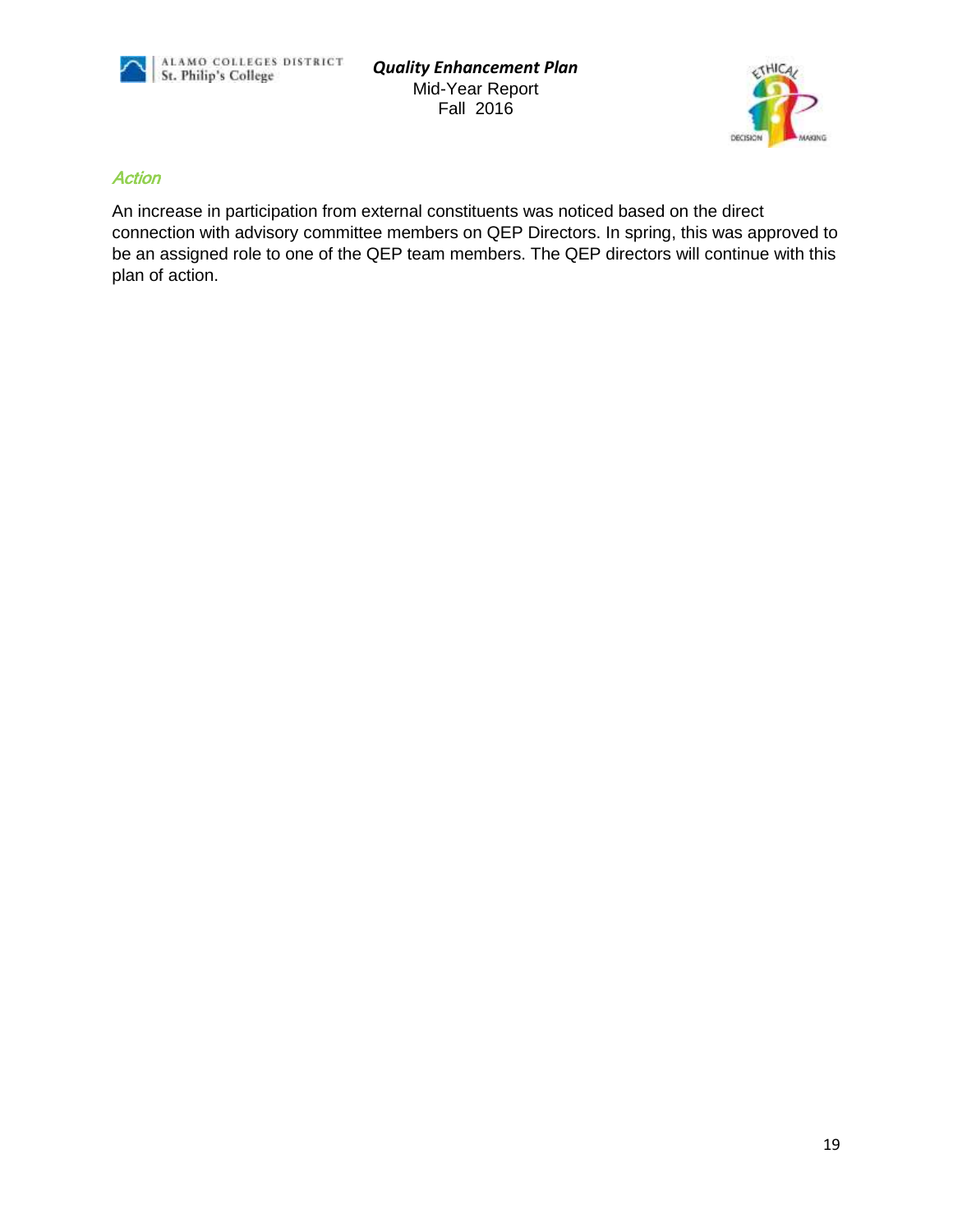



# QEP Budget Summary

|                | St. Philip's College - Quality Enhancement Plan FY16-17 3/28/17 |    |                        |    |                     |    |                          |                    |
|----------------|-----------------------------------------------------------------|----|------------------------|----|---------------------|----|--------------------------|--------------------|
|                |                                                                 |    |                        |    |                     |    |                          | <b>Available</b>   |
| <b>Account</b> | <b>Title</b>                                                    |    | <b>Adjusted Budget</b> |    | <b>YTD Activity</b> |    | <b>Commitments</b>       | <b>Balance</b>     |
|                | 61002 Adjunct Faculty Salaries                                  | \$ | 60,038.00              | \$ | 8,872.92            | \$ |                          | \$<br>51,165.08    |
|                | 61011 Administrator Salaries                                    | \$ |                        | \$ | 47,706.24           | \$ |                          | \$<br>(47, 706.24) |
|                | 61012 Professional Salaries                                     | \$ | 69,593.00              | \$ | 34,796.52           | \$ | 34,796.52                | \$<br>(0.04)       |
|                | 61048 Compensation-Other                                        | \$ | 18,187.00              | \$ |                     | \$ |                          | \$<br>18,187.00    |
|                | 68001 BEN FICA                                                  | \$ | 6,812.67               | \$ | 6,812.67            | \$ | $\overline{a}$           | \$                 |
|                | 68005 BEN Life Insurance                                        | \$ | 170.27                 | \$ | 170.27              | \$ | $\qquad \qquad -$        | \$                 |
|                | 68006 BEN Long Term Disability \$                               |    | 136.23                 | \$ | 136.23              | \$ |                          | \$                 |
|                | 68007 BEN Short Term Disabilit                                  |    | 46.35                  | \$ | 46.35               | \$ | $\overline{a}$           | \$                 |
|                | 68008 BEN Workmans Compen: \$                                   |    | 182.73                 | \$ | 182.73              | \$ | $\overline{a}$           | \$                 |
|                | 68009 BEN Unemployment Con \$                                   |    | 155.40                 | \$ | 155.40              | \$ | $\overline{\phantom{0}}$ | \$                 |
|                | 68014 BEN TRS                                                   | \$ | 6,207.91               | \$ | 6,207.91            | \$ | $\qquad \qquad -$        | \$                 |
|                | 68025 BEN Health State Match                                    | \$ | 7,156.59               | \$ | 7,156.59            | \$ |                          | \$                 |
|                | 71003 Advertising Exp-Promoti                                   | \$ | 4,000.00               | \$ | 1,882.37            | \$ | 1.43                     | \$<br>2,116.20     |
|                | 71101 Postage Charges                                           | \$ |                        | \$ | 13.95               | \$ |                          | \$<br>(13.95)      |
|                | 71151 Independent Contractor                                    | \$ | 5,000.00               | \$ |                     | \$ | $\overline{a}$           | \$<br>5,000.00     |
|                | 71204 Software Maintenance a                                    | \$ | 17,100.00              | \$ | 499.95              | \$ | -                        | \$<br>16,600.05    |
|                | 71252 Instructional Supplies                                    | \$ | 7,200.00               | \$ | 3,000.00            | \$ | -                        | \$<br>4,200.00     |
|                | 71255 Office Supplies                                           | \$ | 750.00                 | \$ | 279.60              | \$ | $\overline{\phantom{0}}$ | \$<br>470.40       |
|                | 71654 Employee Professional D                                   | \$ | 5,000.00               | \$ |                     | \$ |                          | \$<br>5,000.00     |
|                | 71667 Student Prizes, Awards, A                                 |    | 20,000.00              | \$ | 2,941.20            | \$ | 17,058.80                | \$                 |
|                | 71668 Student Test or Certifical \$                             |    | 4,000.00               | \$ | 25.63               | \$ |                          | \$<br>3,974.37     |
|                | 71691 Printing Services                                         | \$ | 300.00                 | \$ | 2,723.00            | \$ | -                        | \$<br>(2,423.00)   |
|                | 71692 Student Registrations                                     | \$ |                        | \$ | 100.00              | \$ | -                        | \$<br>(100.00)     |
|                | 73010 Employee USA Travel                                       | \$ | 8,000.00               | \$ |                     | \$ | $\overline{a}$           | \$<br>8,000.00     |
|                | 73015 TRVL USA Emp Lodging O                                    | \$ |                        | \$ | 1,339.08            | \$ | $\overline{\phantom{0}}$ | \$<br>(1,339.08)   |
|                | 73016 TRVL USA Emp Meals Out \$                                 |    |                        | \$ | 255.00              | \$ | $\overline{a}$           | \$<br>(255.00)     |
|                | 73017 TRVL USA Emp Travel Oth \$                                |    |                        | \$ | 64.62               | \$ |                          | \$<br>(64.62)      |
|                | <b>Net Total</b>                                                | \$ | 240,036.15             | \$ | 125,368.23          | \$ | 51,856.75                | \$<br>62,811.17    |

Due to a change in Faculty Compensation policy and procedure effective Spring 2017, non-teaching assignments (i.e. QEP) for F/T and P/T faculty are now treated as Release Time and the cost associated with this effort is no longer recorded as Adjunct or Other Compensation expense, resulting in a favorable budget comparison relative to the Adjunct Faculty Salaries and Other Compensation categories.